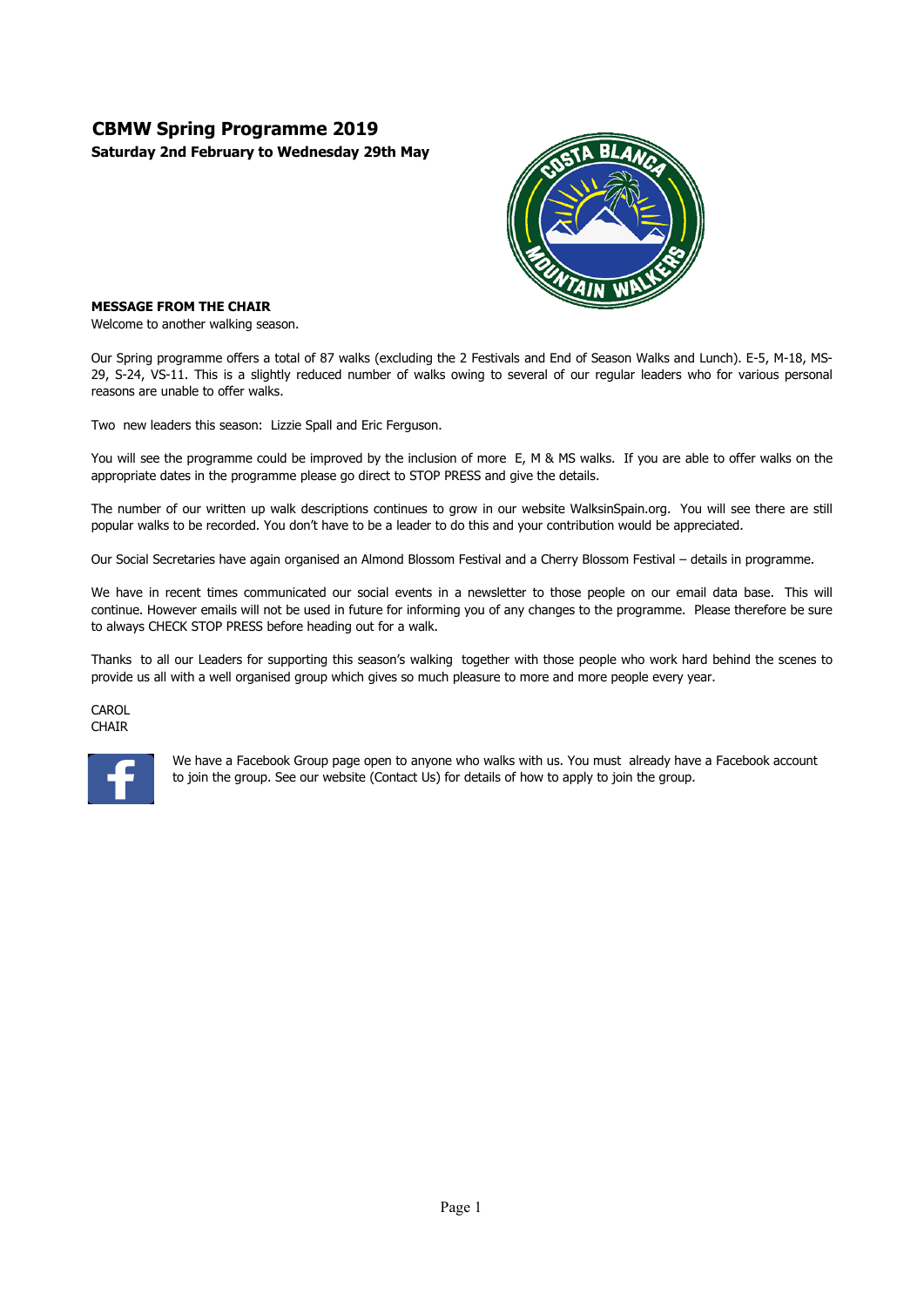#### **ROUTE GRADES**

## **Ѧ - Walks marked with Ѧ are on iconic mountains**

The mountains in the Costa Blanca region are rugged and the paths are often rough with numerous hazards to cause tripping, loose stones and thick undergrowth. Care is needed at all times. Walkers should assess their ability to complete the walks taking into account the following walk gradings:-

**E - Easy:** A walk of up to 4½ hours on good surfaced tracks and less than 200metres ascent.

**M** - **Moderate:** up to 12km, less than 400 metres ascent and less than 50% rough going.

**MS** - **Moderately Strenuous:** Up to 600 metres ascent and/or no more than 15 km with some rough going taken at a reasonable pace.

**S - Strenuous:** More than 600 metres ascent and/or more than 15km with steep, loose or heavily vegetated sections.

**VS - Very Strenuous:** More than 800 metres ascent and/or more than 20km with steep, loose or heavily vegetated sections.

**X - Experienced walkers routes**: Routes which require considerable stamina and/or significant scrambling skills on rough, steep or exposed sections.

**Scr - Scrambling:** This implies the need for handholds to ascend steep rock pitches with a sense of exposure to vertigo and where a slip could lead to a serious accident.

**A** - All good tracks

**B** -Less than half the route on rough ground

**C** - More than half the route on rough ground

#### **INDIVIDUAL RESPONSIBILITIES**

We have a short list of **Conventions** – published in the Info section of the website - which act as guidelines and hopefully are an aid to walkers and leaders alike. Everyone is required to read these Conventions as a condition for walking with us and for downloading each season's programme. A summary of the main points of these is shown below.

1, Arrive at the meeting place in good time. Walks depart promptly at 10:00 unless otherwise noted.

- 2. Do not leave valuables in your car.
- 3. Always wear strong-soled shoes or boots suitable for mountain walking.

4. Take a packed lunch and/or other energy snacks and plenty of water, especially in hot weather.

5. Always carry your own first aid kit.

6. Carry adequate clothing and always waterproofs as the weather in the mountains can change quickly. Remember that there is always the possibility of having to remain on the mountain during the night in an emergency.

7. Stay in contact with the people ahead of you and behind you particularly at junctions and if too large a gap opens up signal to the leader for a stop so that the gap can be closed.

8. Whilst every effort is made to ensure accuracy, the time duration stated for each walk will always depend on the fitness and ability of the walkers and also the conditions on the day of the walk.

9. Take all rubbish home with you including orange and banana skins.

10. Do **not** pick fruit.

11. When not in use walking poles should be carried with the points facing forwards and down.

12. If a dog is brought along the owner should ensure that the walk is one where dogs are allowed and at all times keep the dog on a lead and firmly under control

13. In times of bad weather walkers should phone the leader if in doubt about whether the walk will go ahead.

14. If individuals intend to leave the group during a walk they should inform the leader and ensure that their names are removed from the leader's book.

15. Everyone who walks with us is expected to make an annual contribution towards the cost of our websites.

#### **INSURANCE**

#### **PLEASE BE AWARE THAT WE DO NOT HAVE PUBLIC LIABILITY INSURANCE therefore we STRONGLY**

recommend that individuals who walk with us take out insurance cover for rescue and medical costs in case of accident on our mountain walks. Those who live here can take out extra insurance via www.femecv.com (in Spanish) or www.aacuk.org.uk (in English). If you are just visiting the area for a holiday you should check that your travel insurance covers is sufficient - if not then take out extra cover!

#### **WEATHER**

A walk leader may terminate a walk at his/her discretion at any time. During times of persistent bad weather the walk leader will endeavour to ascertain the latest accurate weather conditions predicted in the area of the walk and if the latest information is extreme, or if it has rained (or snowed) excessively during the previous night, the walk leader is not obliged to go to the start of the walk. In times of bad weather please telephone the walk leader if you are in doubt.

Website to check weather forecast www.aemet.es

### **AND FINALLY**

## **Remember to check Stop Press on the website for information on any unavoidable changes to walks and new walks added to the programme.**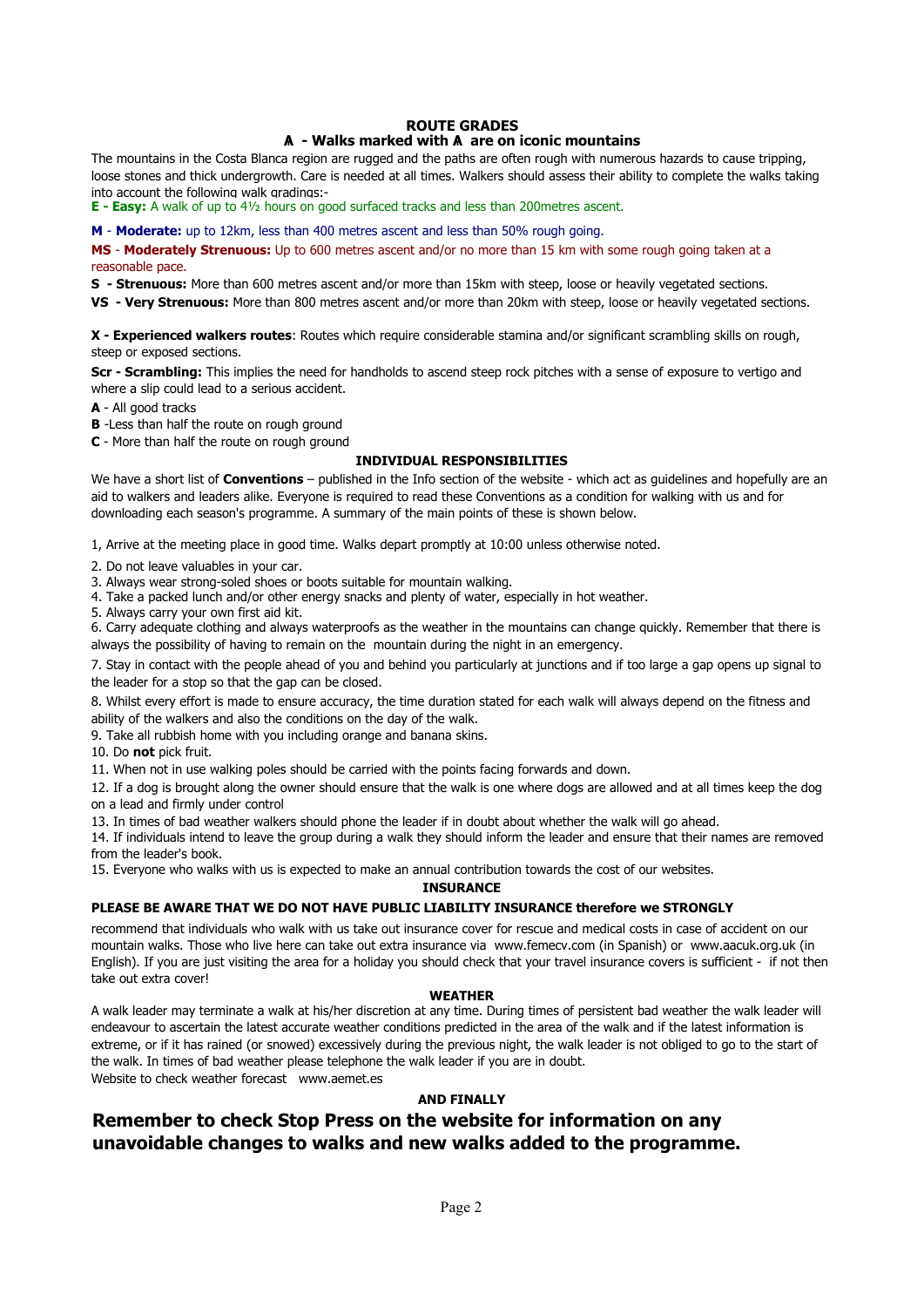#### All walks **start** at 10 am unless otherwise indicated. Shading denotes a lunch option.

Meeting Point descriptions start with town nearest to start followed by Latitude then Longitude (decimalised) of the meeting point (where known). Whilst every effort is made to ensure accuracy the time stated for each walk will always depend on the fitness and ability of the walkers, and the conditions on the day of the walk.

| <b>Date</b> | Route / Leaders/ Phone Stats/Grade/ |                   |     | Meeting Point / Route Description / Link to Walksinspain                                                   |  |
|-------------|-------------------------------------|-------------------|-----|------------------------------------------------------------------------------------------------------------|--|
|             |                                     | <b>Start time</b> |     | (where available)                                                                                          |  |
| Sat         | Gata Circuit via Font La Mata 8     |                   | km  | Gata de Gorgos 38.777801, 0.082742 Note different start time.                                              |  |
|             |                                     |                   |     | Calle Trossets, 75 mtrs from junction with main N332 take short                                            |  |
|             |                                     |                   |     | road on right opposite Trossets Restaurant and park in the carpark                                         |  |
|             |                                     |                   |     | at the end.                                                                                                |  |
| 2 Feb       | <b>Martin Dunkley</b>               | 3 <sup>1</sup>    | hrs |                                                                                                            |  |
|             |                                     | 220               | m   | A nice circular walk. Optional lunch at Trossets Restaurant, please                                        |  |
|             | 635 113 988 or                      | M/B               |     | book in by ringing Martin on 635113988 or midunkley@aol.com two                                            |  |
|             | +447966466175                       |                   |     | days before the walk.                                                                                      |  |
|             | No dogs                             | 10:30             |     | Volunteer needed to write up. See Note 1 for info.                                                         |  |
| Sat         | Monte Castellet Short Circuit 9     |                   | km  | Finestrat. 38.5962017,-0.2195298, From the centere crossroads in                                           |  |
|             |                                     |                   |     | Finestrat drive N to Font Moli. From here continue along the "main"                                        |  |
|             |                                     |                   |     | surfaced road 3.4 km to a junction with a surfaced road going up R.                                        |  |
|             |                                     |                   |     | This is the start and has parking for at least 4 cars. (N.B. More                                          |  |
|             |                                     |                   |     | roads are being surfaced in this area).                                                                    |  |
| 2 Feb       | Richard and Hazel Marsden           | $4\frac{1}{4}$    | hrs |                                                                                                            |  |
|             |                                     | 585               | m   | Varied walk almost all on forestry tracks with short riverbed stretch                                      |  |
|             | +44 7813 039 810.                   | MS/A              |     | and one mozarabic path. Taken at a moderate pace.                                                          |  |
|             | No dogs                             |                   |     | http://tinyurl.com/l4x56bw                                                                                 |  |
| Sat         | A Cocoll A                          | $14\frac{1}{2}$   | km  | Benichembla. 38.753949,-0.111884. Bar Bon Aire, Benichembla on                                             |  |
|             |                                     |                   |     | CV720 between Parcent and Castell de Castells                                                              |  |
| 2 Feb       | Peter Greene                        | $5\frac{1}{2}$    | hrs |                                                                                                            |  |
|             |                                     | 650               | m   | Cocoll starting and finishing from Benichembla on good gradient                                            |  |
|             |                                     |                   |     | with stops to take in the views.                                                                           |  |
|             | 620 319 797                         | S/B               |     |                                                                                                            |  |
|             | No dogs                             |                   |     | Volunteer needed to write up. See Note 1 for info.                                                         |  |
| <b>Wed</b>  |                                     |                   |     | Almond Blossom Walking Festival. Variety of walks, all starting in Jalon with optional lunch afterwards at |  |
| 6 Feb       |                                     |                   |     | Aleluya Bar. For more information see http://bit.ly/2KYenlH or contact Martin and Veronica on              |  |
|             | social@cbmwalkers.org.              |                   |     |                                                                                                            |  |
| Sat         | <b>Tormos Stroll</b>                | $8\frac{1}{2}$    | km  | Tormos. 38.801776, -0.070108. Note different start time.                                                   |  |
| 9 Feb       | Angela Colgate                      | 3                 | hrs | Restaurant Tormos, Calle Santa Cruz, 32.                                                                   |  |
|             | 96 640 4192                         | 200               | m   | A walk towards the dam on wide tracks, crossing the dry river bed                                          |  |
|             | 652 596 973                         | E/A               |     | to walk through the tunnel and returning alongside the river,                                              |  |
|             |                                     |                   |     | through the orange groves and back to Tormos Restaurant.                                                   |  |
|             |                                     |                   |     |                                                                                                            |  |
|             | No dogs                             |                   |     | Volunteer needed to write up. See Note 1 for info.                                                         |  |
| Sat         | <b>Adsubia Circuit</b>              | 13                | km  | Adsubia. 38.84845,-0.15185 Follow CV700 from Pego to Adsubia.                                              |  |
| 9 Feb       | <b>Martin Dunkley</b>               | $5\frac{1}{2}$    | hrs | Towards the end of the village turn left at Bar Moleta and park                                            |  |
|             |                                     |                   |     | where convenient.                                                                                          |  |
|             |                                     | 540               | m   | We follow the quiet country lane from Adsubia through the terraces                                         |  |
|             |                                     |                   |     | to reach a path which ascends easily but steeply to reach the col at                                       |  |
|             |                                     |                   |     | Pla de Miserat. Now we follow the road over the col beside Miserat                                         |  |
|             |                                     |                   |     | before descending past Benirama castle on tracks and again on                                              |  |
|             |                                     |                   |     | mozarabic paths below this to reach a lower lane and return to the                                         |  |
|             |                                     |                   |     | village.                                                                                                   |  |
|             | 635 113 988 or                      | MS/B              |     |                                                                                                            |  |
|             | +447966466175                       |                   |     |                                                                                                            |  |
|             | Dogs on lead at all times           |                   |     | http://tinyurl.com/jecm7do                                                                                 |  |
| Sat         | Almond Blossom in Aspre             | $17\frac{1}{2}$   | km  | Pinos . 38.677993, -0.010605, CV749 Benissa to Pinos road, park                                            |  |
|             |                                     |                   |     | near a shrine opposite Pinos Restaurant.                                                                   |  |
| 9 Feb       | Mary Gough                          | 6                 | hrs |                                                                                                            |  |
|             | 96 583 5333<br>655 676 118          | 680               | m   | A circular trail through the Pinos valley and below the Bernia ridge                                       |  |
|             |                                     | S/B               |     |                                                                                                            |  |
|             | Dogs on lead at all times           |                   |     | Http://tinyurl.com/mg4muop                                                                                 |  |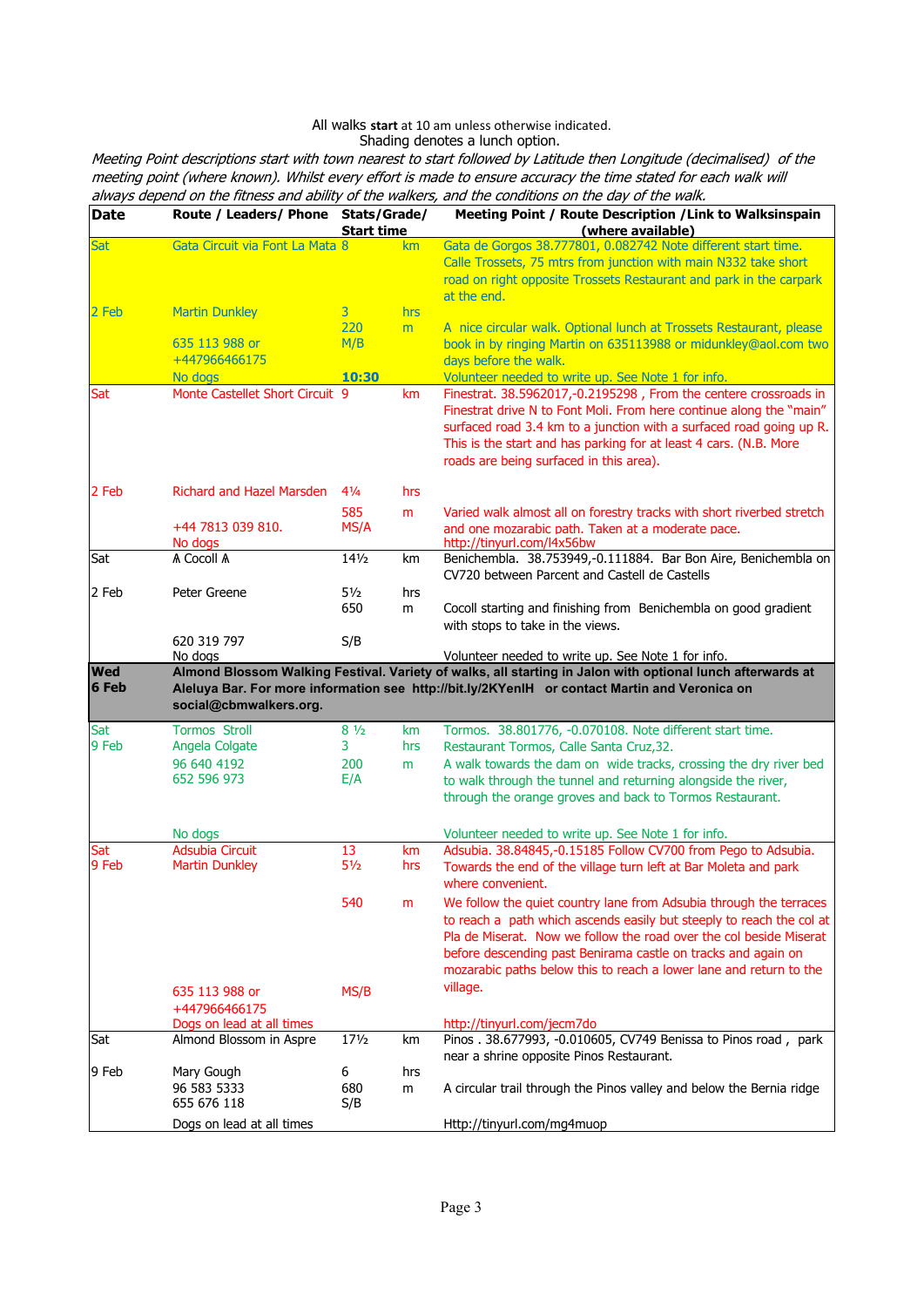| <b>Date</b> | Route / Leaders/ Phone           | Stats/Grade/      |     | Meeting Point / Route Description / Link to Walksinspain                 |
|-------------|----------------------------------|-------------------|-----|--------------------------------------------------------------------------|
|             |                                  | <b>Start time</b> |     | (where available)                                                        |
| Wed         | Jalon-Parcent circuit            | 12                | km  | Jalon 38.744193,-0.017402. Car park under trees opposite Alleluya        |
| 13 Feb      | Alan Jackson                     | 4                 | hrs | Bar at Information Office.                                               |
|             | 96 558 3637                      | 170               | m   | Gentle stroll through the fruit fields.                                  |
|             | No dogs                          | E/A               |     | Volunteer needed to write up. See Note 1 for info.                       |
| Wed         | Barranco de L'Encantada          | 14                | km  | Planes. 38.787392 -0.322745. From Km 35 on CV 700 turn right             |
| 13 Feb      | Jon Lyons                        | 6                 | hrs | along camino rural to river bed and park.                                |
|             | 96 283 9953                      | 620               | m   | Mainly on high ground with good views. Will the barranco be fit to       |
|             |                                  |                   |     | walk? Worth the journey, good views of lake and mountains.               |
|             | 686 148 704                      |                   |     |                                                                          |
|             | Dogs on lead at all times        | S/C/Scr           |     | http://tinyurl.com/ky4fcah                                               |
| Wed         | Castle L'Ocaive, Tossal de la 16 |                   | km  | Pedreguer. 38.79072, 0.033728 Parking at Ermita sant blas. On            |
|             | Llosa from Pedreguer             |                   |     | CV720 Alcalali to Pedreguer road at Tourist signs to Ermita at edge      |
|             |                                  |                   |     | of village, turn into Avenida de Maria Lopez and go to the far end       |
|             |                                  |                   |     | of this road (over several junctions) and turn right to park near        |
|             |                                  |                   |     | Ermita beside open ground.                                               |
| 13 Feb      | Nic and Neil Laws                | 6                 | hrs |                                                                          |
|             | 634 367 639                      | 820               | m   | Start walk along a water pipe, to walk up under the cliffs below         |
|             | +44 7925 033 484                 | VS/C              |     | Castle L'Ocaive, then up to the castle for good views. From there        |
|             |                                  |                   |     | around towards Pedreguer, across the ridge, descending before            |
|             |                                  |                   |     | Castle D'Axia and down to the font. Mix of tracks and paths back         |
|             |                                  |                   |     | around to the cars. To be done at a good pace.                           |
|             | No Dogs                          |                   |     | Volunteer needed to write up. See Note 1 for info.                       |
| Sat         | Alternative Olta circuit from    | -15               | km  | From the N332, take the road towards the centre of Calpe. At the         |
|             | Calpe                            |                   |     | roundabout, just before the (Mas y Mas) Plaza Central complex,           |
|             |                                  |                   |     | take the left turn. At the next small roundabout continue straight       |
|             |                                  |                   |     | and 75m later you will see the Tennis Club on the LHS. Park there        |
|             |                                  |                   |     | or on the waste ground opposite.                                         |
|             |                                  |                   |     |                                                                          |
| $16$ Feb    | <b>Jean Russell</b>              | $5\frac{1}{2}$    | hrs |                                                                          |
|             | 96 583 6261                      | 500               | m   | A circular walk, through the countryside from Calpe up to the            |
|             | 626 522 161                      | MS/B              |     | campsite and then, following little used tracks, in an anti-clockwise    |
|             |                                  |                   |     | direction, the route runs parallel to the traditional wide-track Olta    |
|             |                                  |                   |     | circuit and returns via Calpe railway station.                           |
|             | No dogs                          |                   |     | https://tinyurl.com/ycb4rlws                                             |
| Sat         | Sierra de Sireret                | 13                | km  | Vall d'Ebo. 38.80654,-0.157267 From the CV 715 -Orba to Pego             |
| 16 Feb      | Jo Fletcher                      | 5                 | hrs | road - SE of Pego take the CV712 to Vall d'Ebo. As you approach          |
|             |                                  |                   |     | Vall d'Ebo go over the bridge, straight on and park at the edge of       |
|             |                                  |                   |     | the village. (Also car park behind Bar L'Entra.)                         |
|             |                                  |                   |     |                                                                          |
|             |                                  | 670               | m   | A walk out to the West side of Vall D'Ebo which starts and ends on       |
|             | 634 349 985                      | S/B               |     | country roads but is then mainly on rough animal tracks which can        |
|             |                                  |                   |     | be a little scratchy in places. Initially following the Rio Ebo the walk |
|             |                                  |                   |     | makes its way around and onto the Serra Sireret taking in some           |
|             |                                  |                   |     | unspoilt valleys and ridges with spectacular 360° views. Although        |
|             |                                  |                   |     | the walk is rough underfoot in places and has a couple of strenuous      |
|             |                                  |                   |     | climbs it is worth the effort.                                           |
|             | Dogs on lead at all times        |                   |     | http://tinyurl.com/k6po8cg                                               |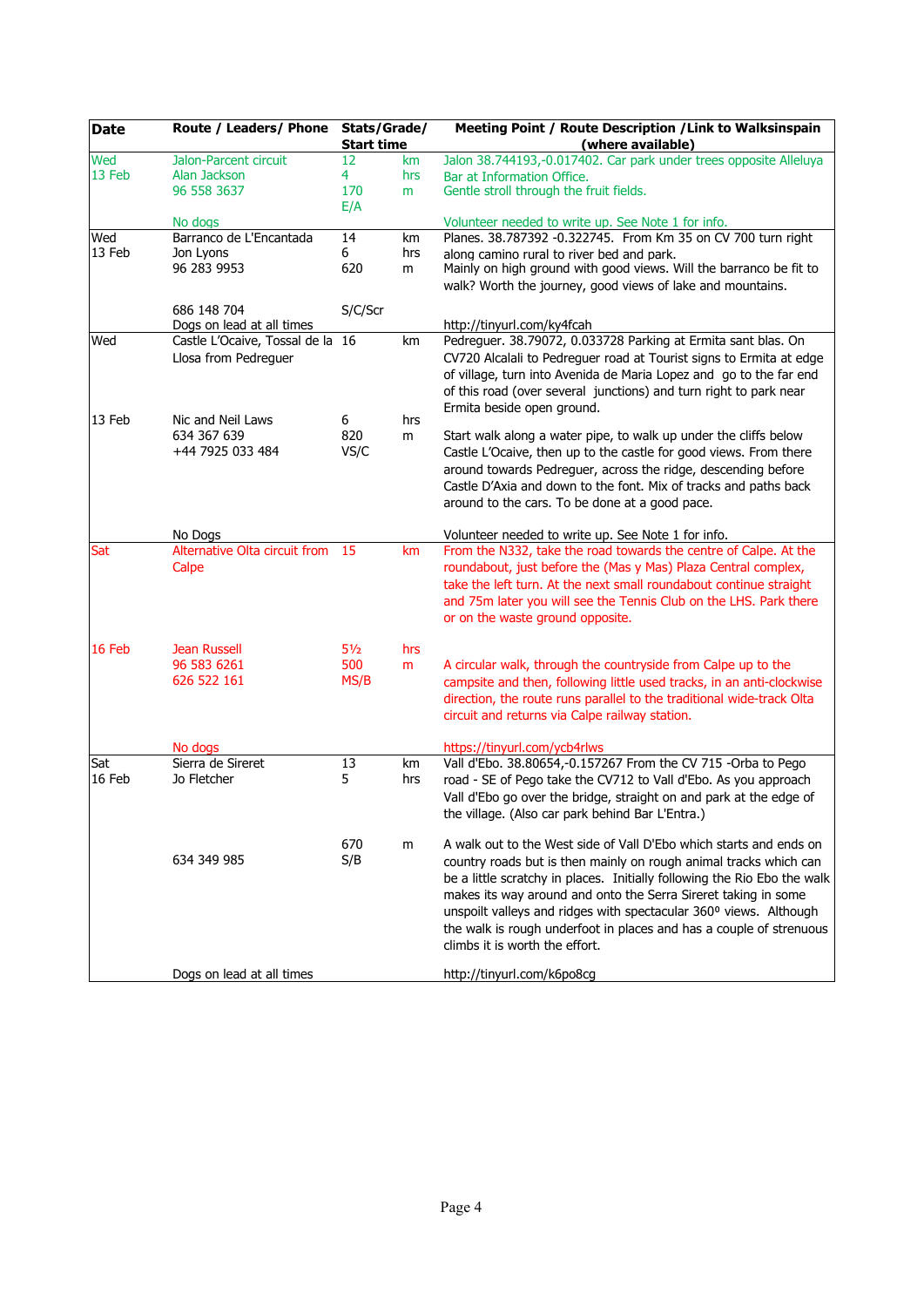| <b>Date</b>   | Route / Leaders/ Phone Stats/Grade/             | <b>Start time</b>     |           | Meeting Point / Route Description / Link to Walksinspain<br>(where available)                                                                                                                                                                                                                                                                                                                                                                                                                                                                                                                                                                                                                                                |
|---------------|-------------------------------------------------|-----------------------|-----------|------------------------------------------------------------------------------------------------------------------------------------------------------------------------------------------------------------------------------------------------------------------------------------------------------------------------------------------------------------------------------------------------------------------------------------------------------------------------------------------------------------------------------------------------------------------------------------------------------------------------------------------------------------------------------------------------------------------------------|
| Sat           | A Aitana, & Penya Mulero A 15                   |                       | km        | Benifato. 38.657767,-0.241871 Partagat picnic area. Take Guadalest-<br>Alcoy road. After Benimantell near to km 28, take road signed to<br>Benifató. Go to edge of village where the the village name sign<br>"Benifató" is and turn right. There is a sign Fuente Partagat on the<br>wall. Follow this road to the fuente $- a 10$ minute steep climb.                                                                                                                                                                                                                                                                                                                                                                      |
| 16 Feb        | Richard and Hazel Marsden                       | $5\frac{1}{2}$<br>800 | hrs<br>m  | A mixture of good paths. Good ridge walking with two shaley                                                                                                                                                                                                                                                                                                                                                                                                                                                                                                                                                                                                                                                                  |
|               | +44 7813 039 810.                               | S/B/Scr               |           | descents. Splendid views if a clear day on region's highest peak.                                                                                                                                                                                                                                                                                                                                                                                                                                                                                                                                                                                                                                                            |
|               | No dogs                                         |                       |           | https://tinyurl.com/yd87lwlh                                                                                                                                                                                                                                                                                                                                                                                                                                                                                                                                                                                                                                                                                                 |
| Wed<br>20 Feb | Forada Ridge from Alcala<br><b>Jo Fletcher</b>  | 11<br>4               | km<br>hrs | Alcala de la Jovada. 38.79408, -0.25385 From the Orba to Pego<br>road near Pego take the CV712 signed to Vall d'Ebo. Continue past<br>Vall d'Ebo to Alcada de la Jovada and park on edge of village near<br>the swimming pool.                                                                                                                                                                                                                                                                                                                                                                                                                                                                                               |
|               | 634 349 985                                     | 275<br>M/B            | m         | A pleasant walk with splendid views around the Gallinera valley.<br>This gently undulating walk takes in the Forada ridge, a nevera, a<br>cave house and an old abandoned Moorish village. The walk will be<br>taken at a gentle pace to appreciate the views.                                                                                                                                                                                                                                                                                                                                                                                                                                                               |
|               | Dogs on lead at all times                       |                       |           | https://tinyurl.com/gts2fvm                                                                                                                                                                                                                                                                                                                                                                                                                                                                                                                                                                                                                                                                                                  |
| Wed           | <b>Bolulla circuit to Tarbena</b>               | 13                    | km        | Bolulla. 38.676641, -0.110464 On the CV715 that runs on the                                                                                                                                                                                                                                                                                                                                                                                                                                                                                                                                                                                                                                                                  |
| 20 Feb        | <b>Ralph Phipps</b>                             | $5\frac{1}{2}$        | hrs       | outskirts of the village turn downhill to the E beside a children's'<br>play area to find amble parking along a wide road.                                                                                                                                                                                                                                                                                                                                                                                                                                                                                                                                                                                                   |
|               | 0044 7927 621 421                               | 550<br>MS/A           | m         | NEW WALK. A circuit initially on quiet rural tarmac roads which give<br>fantastic views of the mountains to the south, followed by a new<br>footpath descending beside the Barranc del Hort a 20m section of<br>rough stuff and then tracks all the way back to Bolulla.                                                                                                                                                                                                                                                                                                                                                                                                                                                     |
|               | Dogs on lead at all times                       |                       |           | Not yet available                                                                                                                                                                                                                                                                                                                                                                                                                                                                                                                                                                                                                                                                                                            |
| Wed<br>20 Feb | A Cocoll and Barranco de<br>Jon Lyons           | 91/2<br>5             | km<br>hrs | Benichembla. 38.753949,-0.111884. Bar Bon Aire, Benichembla on<br>CV720 between Parcent and Castell de Castells Car share to start of<br>walk.                                                                                                                                                                                                                                                                                                                                                                                                                                                                                                                                                                               |
|               | 96 283 9953<br>686 148 704                      | 660<br>S/C/Scr        | m         | A steep climb up this iconic mountain followed by a return down a<br>barranco with some steep scrambly descents.                                                                                                                                                                                                                                                                                                                                                                                                                                                                                                                                                                                                             |
|               | Dogs on lead at all times                       |                       |           | https://tinyurl.com/j7hjt5f                                                                                                                                                                                                                                                                                                                                                                                                                                                                                                                                                                                                                                                                                                  |
| Sat<br>23 Feb | Castell Granadella Circuit<br><b>Brian Sear</b> | 9<br>$3\frac{1}{2}$   | km<br>hrs | From the N332 (between kilometre 181 and 182) take the CV740 to<br>Teulada. Go straight ahead at the 1st roundabout. At the 2nd<br>roundabout exit left towards the roundabout with the metal fish. At<br>this roundabout go straight ahead and take the duel carriageway<br>through Teulada. At the end of the shopping area look carefully for<br>the sharp turning off left which is the continuation of the CV740 to<br>Benitatxell. Go through Benitatxell following signs to Javia. Just<br>before leaving the town turn right to Cumbre Del Sol. Go up on this<br>road and then follow signs to HIPCA BAR. Park where the road turns<br>sharp left and an unpaved track goes straight ahead. The walk<br>begins here. |
|               | 634 369 693<br>No dogs                          | 378<br>M/A            | m         | Costal walk with interesting ups and downs with beach visit and visit<br>to ruins of costal defence castle.<br>https://tinyurl.com/y9ylp825                                                                                                                                                                                                                                                                                                                                                                                                                                                                                                                                                                                  |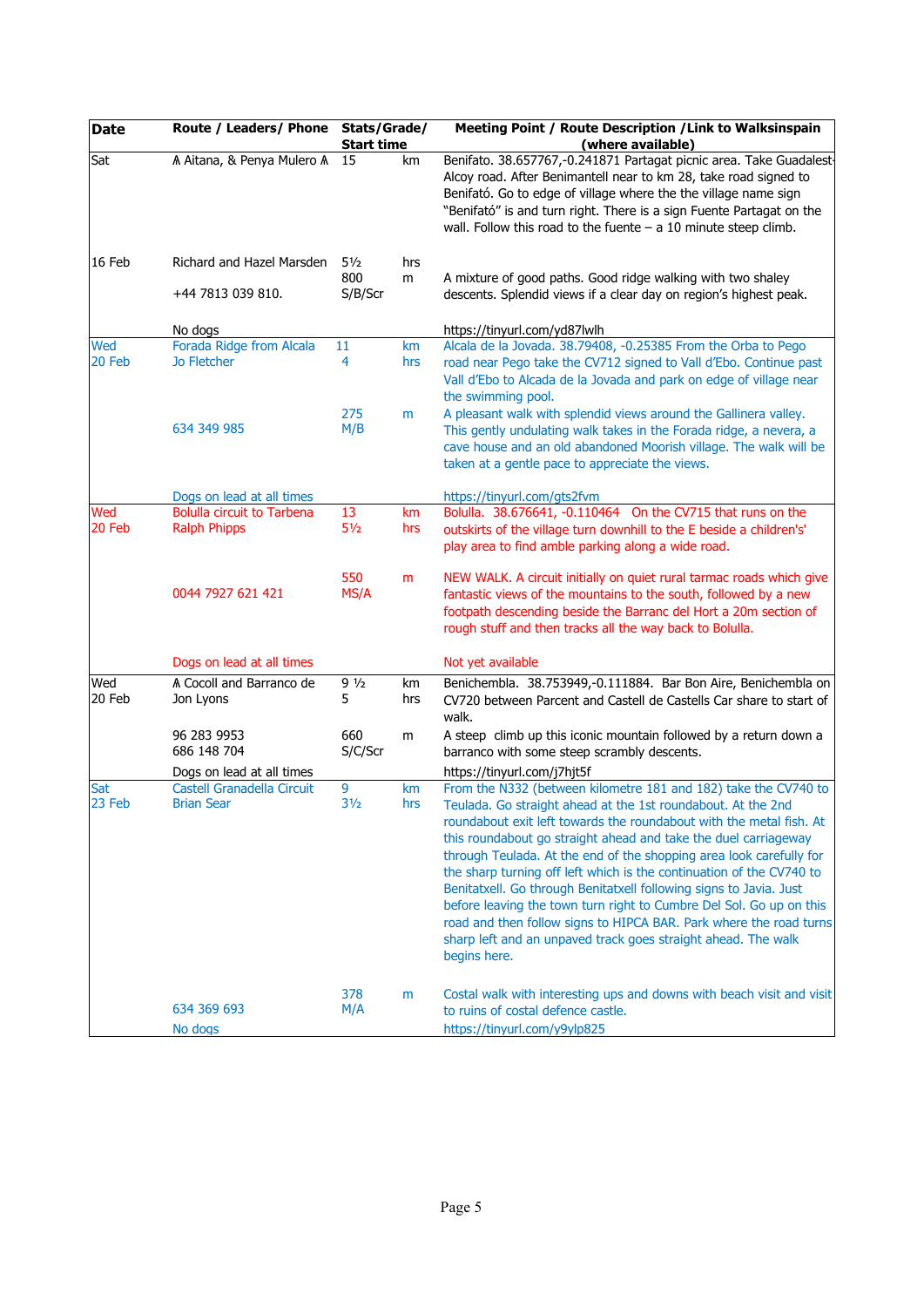| <b>Date</b>   | Route / Leaders/ Phone Stats/Grade/                                                             | <b>Start time</b>            |           | Meeting Point / Route Description / Link to Walksinspain<br>(where available)                                                                                                                                                                                                                                                                   |
|---------------|-------------------------------------------------------------------------------------------------|------------------------------|-----------|-------------------------------------------------------------------------------------------------------------------------------------------------------------------------------------------------------------------------------------------------------------------------------------------------------------------------------------------------|
| Sat           | A Bernia Circuit from Pinos A 15                                                                |                              | km        | Pinos. 38.67821,-0.01726 1 km after Pinos restaurant on Benissa-                                                                                                                                                                                                                                                                                |
| 23 Feb        | <b>Sue Bonser</b>                                                                               | 5                            | hrs       | Bernia road (CV749) take right hand junction just over bridge<br>towards Marnes, Park after 200m.                                                                                                                                                                                                                                               |
|               | +44 7837 990 687                                                                                | 510<br>MS/A                  | m         | A circular walk from Pinos, up to Bernia Font then down back into<br>Pinos valley. The walk eventually takes us $-$ weather permitting -<br>up a little-walked wide stream bed with interesting rock formations,<br>before returning up the valley to the cars.                                                                                 |
|               | No dogs                                                                                         |                              |           | Http://tinyurl.com/k2vn4gf                                                                                                                                                                                                                                                                                                                      |
| Sat<br>23 Feb | A Forada Ridge and Circuit<br>Ralph Phipps                                                      | 14<br>6                      | km<br>hrs | Al Patro. 38.820434,-0.262967 .Drive up Gallinera Valley from Pego<br>on the CV700 and through the outskirts of Alpatro. As you leave the<br>village there is a road down to the right signposted to Benisili and<br>Llombai. After a couple of zigzags this lead off to the right towards<br>a planned new residencia. Park here.              |
|               | +44 7927 621 421                                                                                | 800<br>S/B                   | m         | Some tarmac up the valley and then steep ascent on good track to<br>Benisili castle. Then along the ridge on rough paths before<br>eventually reaching the Forada. From here a descent takes us along<br>the flanks of the ridge on good tracks and some tarmac directly to<br>Alpatro and a choice of two bars!                                |
|               | Dogs on lead at all times                                                                       |                              |           | http://tinyurl.com/jys3rxy                                                                                                                                                                                                                                                                                                                      |
| Wed           | Castell de Castelles circuit to 17<br>Arc de Xorquet                                            |                              | km        | Castell de Castells. 38.723848,-0.194751 Take the CV720 from<br>Parcent and Benichembla to Castell de Castells. In the village,<br>immediately opposite Hotel Serrella (on the RHS) turn L. After 20<br>m. turn L again into Calle Jose Antontio and then almost<br>immediately L again down a ramp into the signed parking area.               |
| 27 Feb        | Alan Jackson<br>96 558 3637                                                                     | $5\frac{1}{2}$<br>675<br>S/B | hrs<br>m  | A walk from Castell de Castells which takes you up to the Aixorta<br>ridge but below the summit. You head in the direct of Tarbena<br>before returning in an anti-clockwise direction, passing by the Arc<br>de Xorquet. And then a gentle return back down into Castell de<br>castells. Fantastic views of the coast and Cocoll along the way. |
|               | No dogs                                                                                         |                              |           | https://tinyurl.com/y7qolsys                                                                                                                                                                                                                                                                                                                    |
| Wed           | Barranco de Dalt (Galistero) 13<br>and Clot de la Llacuna circuit<br>(Experienced Walkers Only) |                              | km        | Benichembla. 38.750579,-0.158159,CV720, Benichembla-Castell de<br>Castells road. Park at bridge 4 1/2 km beyond Benichembla. Park at<br>side of road, not below bridge.                                                                                                                                                                         |
| 27 Feb        | <b>Ralph Phipps</b>                                                                             | 6<br>520                     | hrs<br>m  | Sustained scramble up barranco, then mostly broad track via a<br>sunken llacuna (depression).                                                                                                                                                                                                                                                   |
|               | +44 7927 621 421                                                                                | MS/B/Scr/X                   |           |                                                                                                                                                                                                                                                                                                                                                 |
|               | No dogs                                                                                         |                              |           | https://tinyurl.com/ydejonbv                                                                                                                                                                                                                                                                                                                    |
| Wed           | Serella & Alt de Alt                                                                            | 14                           | km        | Quatretondeta. 38.725072,-0.31457 Km 5 on CV 754 Fachega to<br>Quarrotondeta road                                                                                                                                                                                                                                                               |
| 27 Feb        | Jon Lyons                                                                                       | 5                            | hrs       |                                                                                                                                                                                                                                                                                                                                                 |
|               | 96 283 9953<br>686 148 704                                                                      | 988<br>VS/C                  | m         | This walk contains the last two summits of the Serra Xorta. A gentle<br>climb up to Font Roja then a ridge walk then back down to another<br>font and back to village.                                                                                                                                                                          |
|               | Dogs on a lead at all times                                                                     |                              |           | http://tinyurl.com/lxxkve9                                                                                                                                                                                                                                                                                                                      |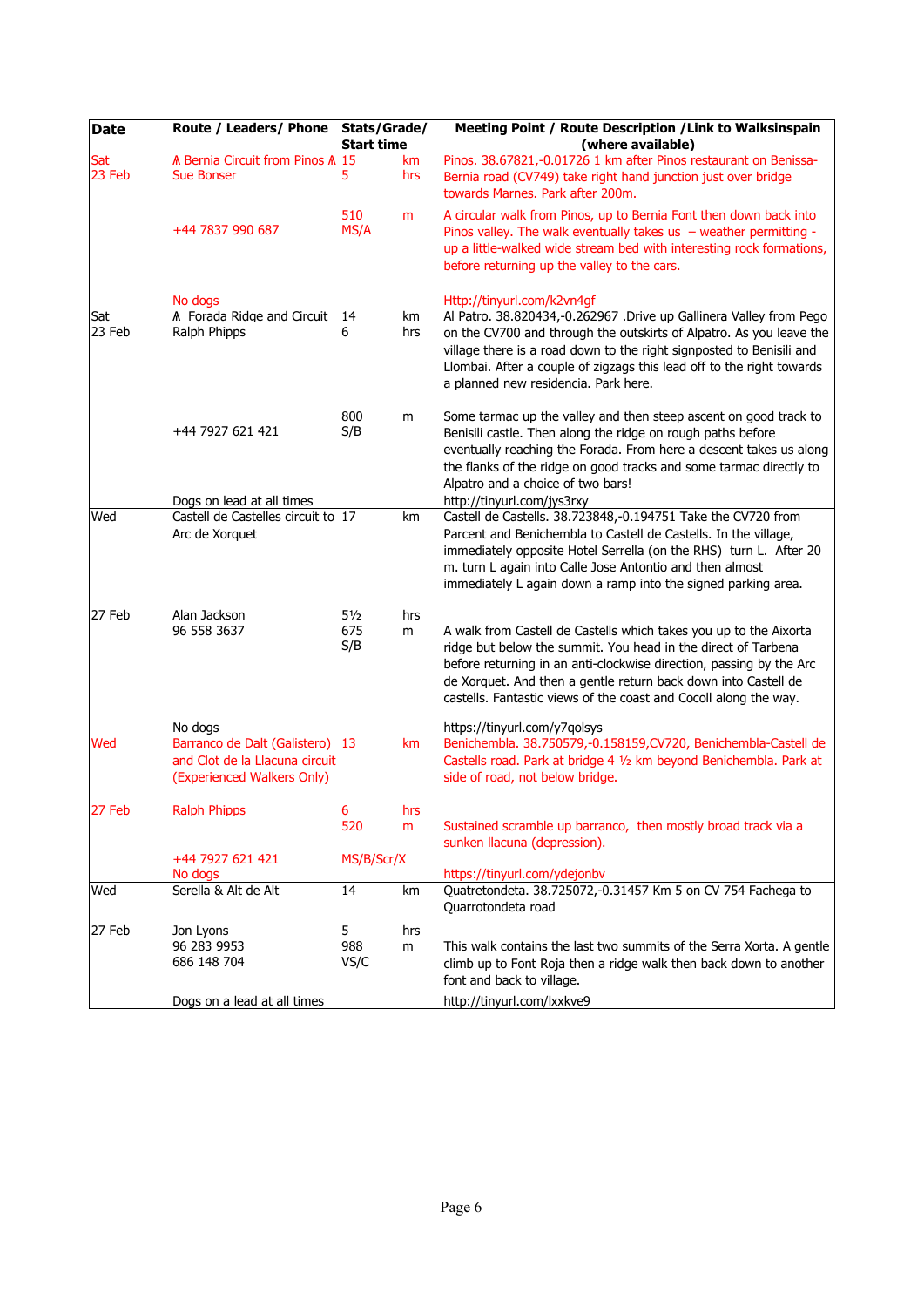| <b>Date</b> | Route / Leaders/ Phone Stats/Grade/                        | <b>Start time</b> |     | Meeting Point / Route Description / Link to Walksinspain<br>(where available)                                                                                                                                                                                                                                                                                                                                                                                                                                                                                                                                                                                                                                                                                                                                                                                                                                                                                                                                                                                                                                                                                                                                                                                                       |  |
|-------------|------------------------------------------------------------|-------------------|-----|-------------------------------------------------------------------------------------------------------------------------------------------------------------------------------------------------------------------------------------------------------------------------------------------------------------------------------------------------------------------------------------------------------------------------------------------------------------------------------------------------------------------------------------------------------------------------------------------------------------------------------------------------------------------------------------------------------------------------------------------------------------------------------------------------------------------------------------------------------------------------------------------------------------------------------------------------------------------------------------------------------------------------------------------------------------------------------------------------------------------------------------------------------------------------------------------------------------------------------------------------------------------------------------|--|
| Sat         | Tarbena circuit                                            | 9                 | km  | Tarbena 38.695027, - 0.103789 From CV715 Tarbena / Parcent                                                                                                                                                                                                                                                                                                                                                                                                                                                                                                                                                                                                                                                                                                                                                                                                                                                                                                                                                                                                                                                                                                                                                                                                                          |  |
| 2 Mar       | <b>Lizzie Spall</b>                                        | 3 <sub>2</sub>    | hrs | road turn into car park near childrens' play area in Tarbena                                                                                                                                                                                                                                                                                                                                                                                                                                                                                                                                                                                                                                                                                                                                                                                                                                                                                                                                                                                                                                                                                                                                                                                                                        |  |
|             | 96 646 0941<br>+44 7970 633 274. (Best as M/A<br>Whatsapp) | 380               | m   | This walk focuses on the ancient and once remote village of<br>Tarbena which commands the route between the lush valleys of<br>Callosa d'en Sarria in the South to Parcent to the North. In<br>prehistoric times there was the nearby settlement on its<br>impregnable site of La Montana, followed in the eleventh century<br>A.D. by the early Moorish castle on the summit of nearby Segue.<br>Our walk visits both and is notable for a succession of superb views<br>from the 360-degree panorama of the mountains of the central<br>Costa Blanca, viewed from the castle, to vertiginous views down<br>into the Paso Tancat from La Montana. To the West, across the<br>deep defile, looms the castle of Penya Castellet above Bolulla. We<br>also visit an ancient and elaborately constructed combined well and<br>deposito, obviously important to the old village, with the steep mule<br>path from it bearing testimony to the arduous life of the early<br>people. In Tarbena the characterful Bar/Restaurant of Can Pinet,<br>offers hospitality, and reminders of Republican loyalties of more<br>recent times. This walk is partly based on one described by Eric<br>Wright. 45% on good paths, 45% on good tracks and 10% on<br>surfaced roads. Not normally muddy. |  |
|             | No dogs                                                    |                   |     | https://tinyurl.com/y7gmaums                                                                                                                                                                                                                                                                                                                                                                                                                                                                                                                                                                                                                                                                                                                                                                                                                                                                                                                                                                                                                                                                                                                                                                                                                                                        |  |
| Sat         | <b>Tossal Trails Extra</b>                                 | 12                | km  | Benissa.38.729968, 0.055838, Just before the Benissa access to the                                                                                                                                                                                                                                                                                                                                                                                                                                                                                                                                                                                                                                                                                                                                                                                                                                                                                                                                                                                                                                                                                                                                                                                                                  |  |
|             |                                                            |                   |     | motorway take the small sliproad on the right and follow signs to<br>the "cementerio" and meet there. There will be a very short drive to<br>the start of the walk.                                                                                                                                                                                                                                                                                                                                                                                                                                                                                                                                                                                                                                                                                                                                                                                                                                                                                                                                                                                                                                                                                                                 |  |
| 2 Mar       | <b>Jean Russell</b>                                        | 5                 | hrs |                                                                                                                                                                                                                                                                                                                                                                                                                                                                                                                                                                                                                                                                                                                                                                                                                                                                                                                                                                                                                                                                                                                                                                                                                                                                                     |  |
|             | 96 583 6261                                                | 550               | m   | Partly new route in the Benissa/Gata area. Wonderful views.                                                                                                                                                                                                                                                                                                                                                                                                                                                                                                                                                                                                                                                                                                                                                                                                                                                                                                                                                                                                                                                                                                                                                                                                                         |  |
|             | 626 522 161                                                | MS/B              |     |                                                                                                                                                                                                                                                                                                                                                                                                                                                                                                                                                                                                                                                                                                                                                                                                                                                                                                                                                                                                                                                                                                                                                                                                                                                                                     |  |
|             | No dogs                                                    |                   |     | Volunteer needed to write up. See Note 1 for info.                                                                                                                                                                                                                                                                                                                                                                                                                                                                                                                                                                                                                                                                                                                                                                                                                                                                                                                                                                                                                                                                                                                                                                                                                                  |  |
| Sat         | A L'Alfaro and Beyond A                                    | 17                | km  | Famorca. 38.731607, -0.245883 Take the CV720 from Castells de                                                                                                                                                                                                                                                                                                                                                                                                                                                                                                                                                                                                                                                                                                                                                                                                                                                                                                                                                                                                                                                                                                                                                                                                                       |  |
| 2 Mar       | Mary Gough                                                 | 6                 | hrs | Castells to Famorca. Take first L into village and drive to end and<br>park by tennis/sports club.                                                                                                                                                                                                                                                                                                                                                                                                                                                                                                                                                                                                                                                                                                                                                                                                                                                                                                                                                                                                                                                                                                                                                                                  |  |
|             | 96 583 5333                                                | 820               | m   | An early ascent up an old winding hunters path leads to Alfaro                                                                                                                                                                                                                                                                                                                                                                                                                                                                                                                                                                                                                                                                                                                                                                                                                                                                                                                                                                                                                                                                                                                                                                                                                      |  |
|             | 655 676 118                                                | VS/C              |     | summit, then head down towards Malafi and wind along through                                                                                                                                                                                                                                                                                                                                                                                                                                                                                                                                                                                                                                                                                                                                                                                                                                                                                                                                                                                                                                                                                                                                                                                                                        |  |
|             |                                                            |                   |     | Tollos, bypass Benimassot and follow a forest trail to Facheca then                                                                                                                                                                                                                                                                                                                                                                                                                                                                                                                                                                                                                                                                                                                                                                                                                                                                                                                                                                                                                                                                                                                                                                                                                 |  |
|             |                                                            |                   |     | a country path to return to cars in Famorca.                                                                                                                                                                                                                                                                                                                                                                                                                                                                                                                                                                                                                                                                                                                                                                                                                                                                                                                                                                                                                                                                                                                                                                                                                                        |  |
|             | Dogs on lead at all times                                  |                   |     | http://tinyurl.com/k734fex                                                                                                                                                                                                                                                                                                                                                                                                                                                                                                                                                                                                                                                                                                                                                                                                                                                                                                                                                                                                                                                                                                                                                                                                                                                          |  |
| Wed         | <b>Dos Fuentes</b>                                         | 13                | km  | Benimaurell 38.773696 -0.127234 On entering village take first right                                                                                                                                                                                                                                                                                                                                                                                                                                                                                                                                                                                                                                                                                                                                                                                                                                                                                                                                                                                                                                                                                                                                                                                                                |  |
| 6 Mar       | Alan Jackson                                               | $5\frac{1}{2}$    | hrs | (Blue P sign) and follow road around edge of village in the direction                                                                                                                                                                                                                                                                                                                                                                                                                                                                                                                                                                                                                                                                                                                                                                                                                                                                                                                                                                                                                                                                                                                                                                                                               |  |
|             |                                                            |                   |     | of Alahuar Hotel. Large car park (The only one in the village) on                                                                                                                                                                                                                                                                                                                                                                                                                                                                                                                                                                                                                                                                                                                                                                                                                                                                                                                                                                                                                                                                                                                                                                                                                   |  |
|             |                                                            |                   |     | right opposite Bar / Restaurante Jalisco                                                                                                                                                                                                                                                                                                                                                                                                                                                                                                                                                                                                                                                                                                                                                                                                                                                                                                                                                                                                                                                                                                                                                                                                                                            |  |
|             | 96 558 3637                                                | 590<br>MS/B       | m   | Most of the walk is on mozarabic trails.                                                                                                                                                                                                                                                                                                                                                                                                                                                                                                                                                                                                                                                                                                                                                                                                                                                                                                                                                                                                                                                                                                                                                                                                                                            |  |
|             | No dogs                                                    |                   |     | https://tinyurl.com/jt2sw9o                                                                                                                                                                                                                                                                                                                                                                                                                                                                                                                                                                                                                                                                                                                                                                                                                                                                                                                                                                                                                                                                                                                                                                                                                                                         |  |
| Wed         | Sierra Gallinera                                           | 16                | km  | Oliva. 38.923135,-0.124508 Meet near petrol station at north end of                                                                                                                                                                                                                                                                                                                                                                                                                                                                                                                                                                                                                                                                                                                                                                                                                                                                                                                                                                                                                                                                                                                                                                                                                 |  |
| 6 Mar       | Jon Lyons                                                  | $5\frac{1}{2}$    | hrs | Oliva to drive to start of walk.                                                                                                                                                                                                                                                                                                                                                                                                                                                                                                                                                                                                                                                                                                                                                                                                                                                                                                                                                                                                                                                                                                                                                                                                                                                    |  |
|             | 96 283 9953                                                | 810               | m   | Penya Covatelles, Penya dels Frares, down to Forna return via                                                                                                                                                                                                                                                                                                                                                                                                                                                                                                                                                                                                                                                                                                                                                                                                                                                                                                                                                                                                                                                                                                                                                                                                                       |  |
|             | 686 148 704                                                | VS/C              |     | Pujada de Gualte                                                                                                                                                                                                                                                                                                                                                                                                                                                                                                                                                                                                                                                                                                                                                                                                                                                                                                                                                                                                                                                                                                                                                                                                                                                                    |  |
|             | Dogs on lead at all times                                  |                   |     | http://tinyurl.com/lab9qyy                                                                                                                                                                                                                                                                                                                                                                                                                                                                                                                                                                                                                                                                                                                                                                                                                                                                                                                                                                                                                                                                                                                                                                                                                                                          |  |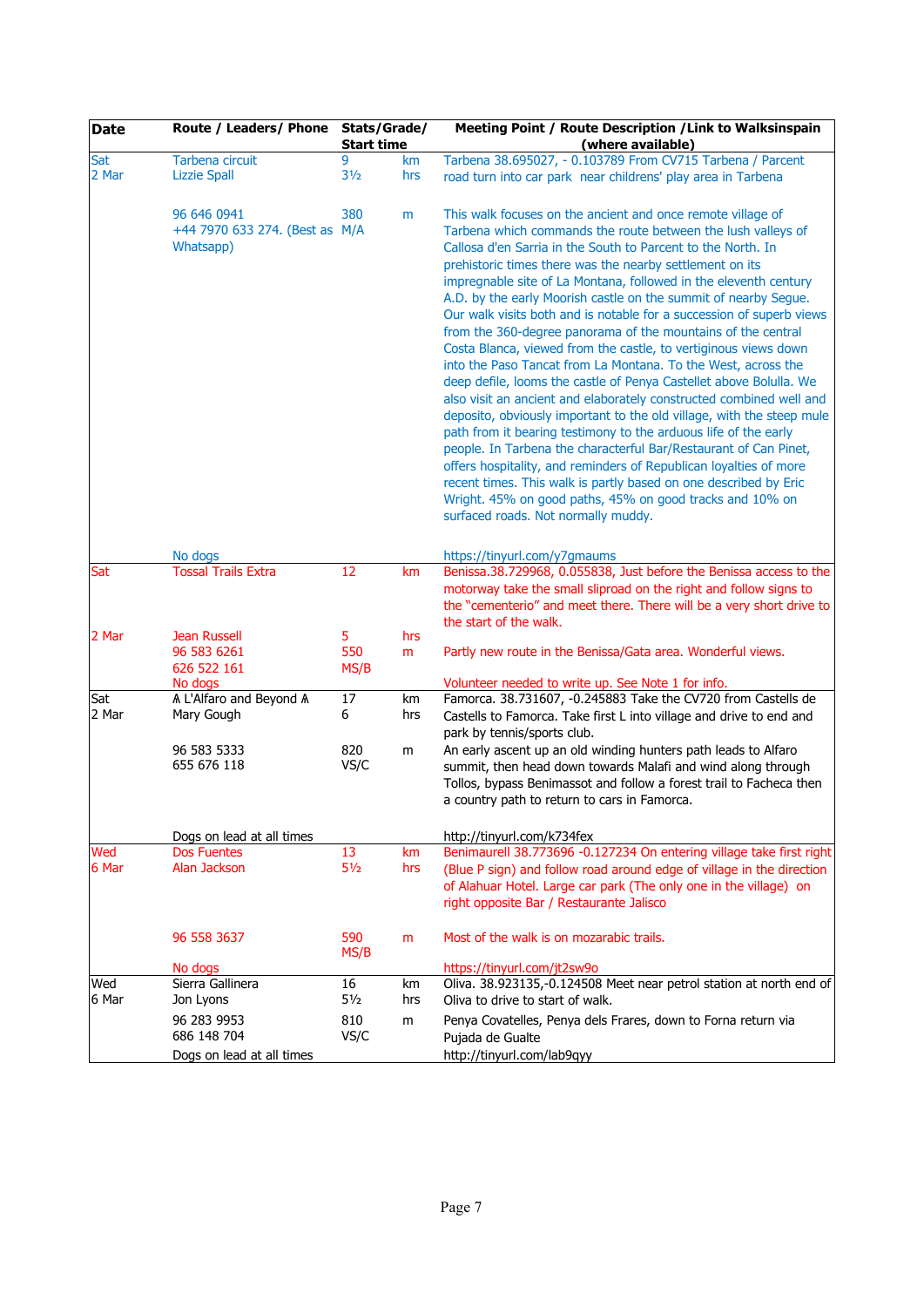| <b>Date</b>  | Route / Leaders/ Phone                                           | Stats/Grade/<br><b>Start time</b> |           | Meeting Point / Route Description / Link to Walksinspain<br>(where available)                                                                                                                                                                                                                                                                                                                                                                                                                                          |
|--------------|------------------------------------------------------------------|-----------------------------------|-----------|------------------------------------------------------------------------------------------------------------------------------------------------------------------------------------------------------------------------------------------------------------------------------------------------------------------------------------------------------------------------------------------------------------------------------------------------------------------------------------------------------------------------|
| Sat<br>9 Mar | Spring Leg Stretcher<br><b>Ann Price</b><br><b>Angie Elliott</b> | 13<br>5                           | km<br>hrs | Jalon. 38.727445, -0.018527. Take the Jalon to Bernia road, the<br>CV749 and at approx. 2km, park on the left. Take care coming from<br>Jalon because you will need to cross the road on a bend.                                                                                                                                                                                                                                                                                                                       |
|              | Ann 646 716 303<br>Angie 646 930 990                             | 290<br>MS/B                       | m         | Interesting walk through barrancos Maserof and Baron. Excellent<br>opportunity for observing flora and fauna.                                                                                                                                                                                                                                                                                                                                                                                                          |
|              | No dogs                                                          |                                   |           | Volunteer needed to write up. See Note 1 for info.                                                                                                                                                                                                                                                                                                                                                                                                                                                                     |
| Sat          | A Castell d'Aixa horseshoe<br>from Pedreguer A                   | 16                                | km        | Pedreguer. 38.79072, 0.033728 Parking at Ermita sant blas. On<br>CV720 Alcalali to Pedreguer road at Tourist signs to Ermita at edge<br>of village, turn into Avenida de Maria Lopez and go to the far end<br>of this road (over several junctions) and turn right to park near                                                                                                                                                                                                                                        |
| 9 Mar        | Ralph Phipps                                                     | 6                                 | hrs       | Ermita beside open ground.                                                                                                                                                                                                                                                                                                                                                                                                                                                                                             |
|              | +44 7927 621 421                                                 | 960<br>VS/B                       | m         | Undulating walk via Font d'Aixa to go up one arm of the horseshoe<br>to Castell d'Aixa and down the other.                                                                                                                                                                                                                                                                                                                                                                                                             |
|              | Dogs on lead at all times                                        |                                   |           | http://tinyurl.com/lb34zbb                                                                                                                                                                                                                                                                                                                                                                                                                                                                                             |
| Wed          | Lliber circuit from Val del<br>Pop restaurant                    | 10                                | km        | Lliber. 38.744580, 0.018779 Val de Pop restaurant (now closed),<br>km 8.35, CV 748, Lliber to Gata road. From Lliber drive towards<br>Senija, CV 745, and as you leave Lliber take the left turning CV 748<br>towards Gata, at Km 8.35, about 1 Km, there is a cross roads, turn<br>left by the post boxes and basuras and park along this road (the<br>restaurant car park may be open, 100m on the left)                                                                                                             |
| 13 Mar       | <b>Peter Christofis</b>                                          | $3\frac{1}{2}$                    | hrs       |                                                                                                                                                                                                                                                                                                                                                                                                                                                                                                                        |
|              |                                                                  | 262                               | m         | We walk around the hillside, initially above Lliber, before descending                                                                                                                                                                                                                                                                                                                                                                                                                                                 |
|              | 606 707 064                                                      | M/B                               |           | to the river bed and returning via the "hidden valley"                                                                                                                                                                                                                                                                                                                                                                                                                                                                 |
|              | Dogs on lead at all times                                        |                                   |           | https://tinyurl.com/y7q55hfs                                                                                                                                                                                                                                                                                                                                                                                                                                                                                           |
| Wed          | Around and about Riu Ebo                                         | 15                                | km        | Vall d'Ebo. 38.80654,-0.157267 From the CV 715 -Orba to Pego<br>road - SE of Pego take the CV712 to Vall d'Ebo. As you approach<br>Vall d'Ebo go over the bridge, straight on and park at the edge of<br>the village. (Also car park behind Bar L'Entra.) #                                                                                                                                                                                                                                                            |
| 13 Mar       | <b>Mary Gough</b>                                                | $5\frac{1}{4}$                    | hrs       |                                                                                                                                                                                                                                                                                                                                                                                                                                                                                                                        |
|              | 96 583 5333<br>655 676 118                                       | 480<br>MS/C/X                     | m         | Set off on an old Eric Wright route then continue on to a mixture of<br>interesting barranco and valley paths with some excellent rock<br>features then return down an old Y/W to the village. Includes a very<br>steep ascent out of riverbed (not scrambling but tough) !!                                                                                                                                                                                                                                           |
|              | 656 676 118                                                      | MS/C/X                            |           | http://tinyurl.com/ke9mmea                                                                                                                                                                                                                                                                                                                                                                                                                                                                                             |
| Wed          | Vall d'Ebo and Back (Figure<br>of Eight)                         | 16                                | km        | Pego, 38.838379,-0.121313. Plaza del Metge Almela, above Pla de la<br>Font, Paseo Cervantes Plaza. Approaching Pego from:--Orba on<br>CV715 turn L after PEGO town sign (large steel pylon on corner)<br>into wide road. Continue to Stop sign and you're there. - El<br>Vergel/N332 on CV700 turn R at 2nd island signed Adsubia. Straight<br>on over two islands, L at 'T' junction, pass Mercadona on LHS,<br>straight on at next island, straight on at Stop sign, R immediately<br>after college and you're there |
| 13 Mar       | David Harbach<br>96 597 7139<br>608 304 342                      | 6<br>840<br>VS/B                  | hrs<br>m  | Walk with lovely views along good tracks into the village and back<br>down to Pego.                                                                                                                                                                                                                                                                                                                                                                                                                                    |
|              | No dogs                                                          |                                   |           | http://tinyurl.com/kz2qrsm                                                                                                                                                                                                                                                                                                                                                                                                                                                                                             |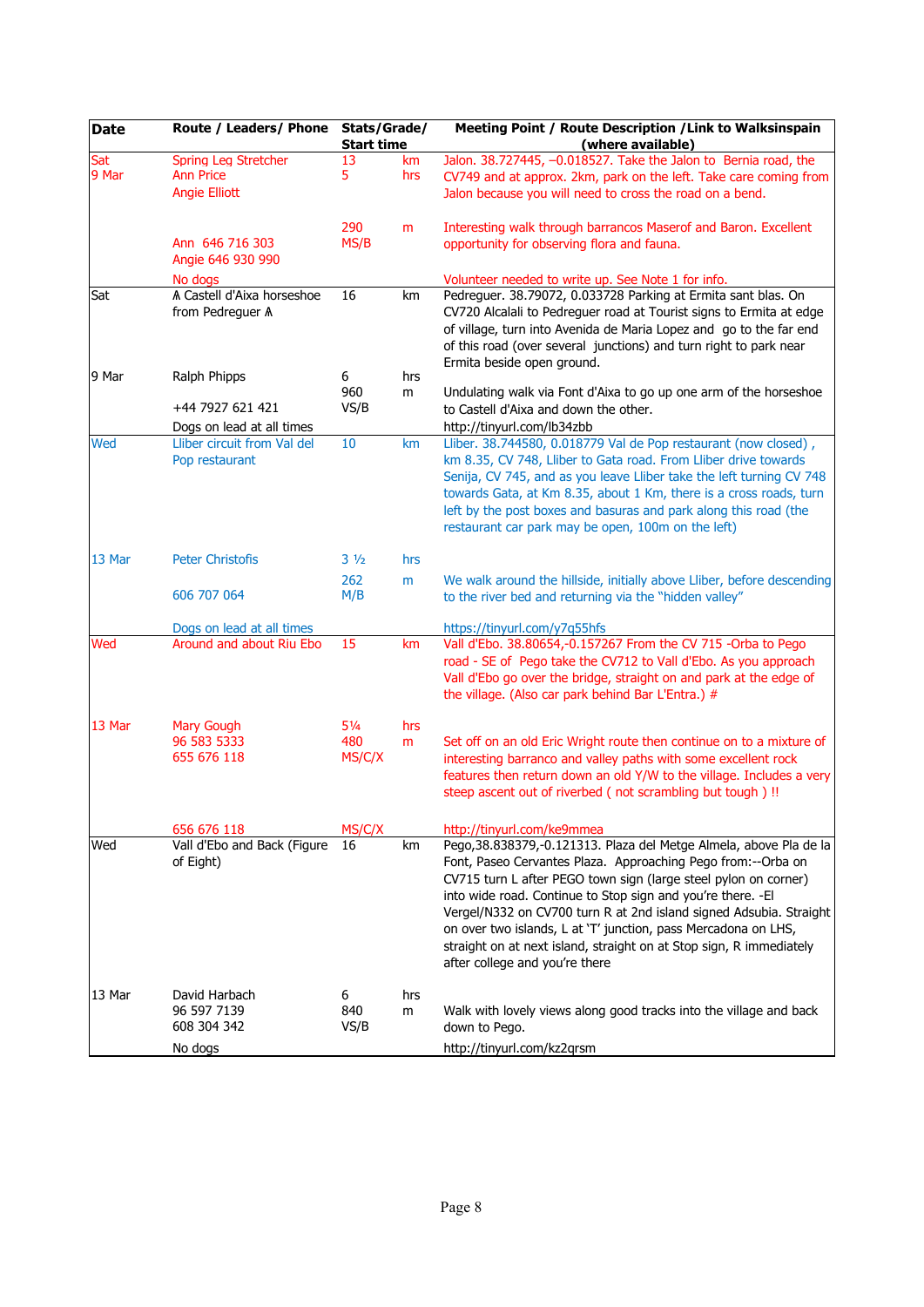| <b>Date</b>   | Route / Leaders/ Phone                                                   | Stats/Grade/<br><b>Start time</b> |           | Meeting Point / Route Description / Link to Walksinspain<br>(where available)                                                                                                                                                                                                       |
|---------------|--------------------------------------------------------------------------|-----------------------------------|-----------|-------------------------------------------------------------------------------------------------------------------------------------------------------------------------------------------------------------------------------------------------------------------------------------|
| Sat           | The villages of the Vall De<br><b>Laguar from Murla</b><br>Polideportivo | 15                                | km        | Murla Polideportiu. 38.767391,-0.077747 Approaching Murla from<br>East on the CV719, turn right on outskirts of village (signed). Large<br>sports centre on LHS after about 1 km.                                                                                                   |
| 16 Mar        | <b>Peter Greene</b>                                                      | $4\frac{1}{2}$<br>487             | hrs<br>m  | After first trecking up to the foothills of Caballo Verde Ridge, we                                                                                                                                                                                                                 |
|               | 620 319 797                                                              | MS/B                              |           | walk on to Benimaurell, then Fleix, and Campell before passing<br>through Fontilles, then back to Murla. Some road walking.                                                                                                                                                         |
|               | No dogs                                                                  |                                   |           | http://tinyurl.com/kpvbgog                                                                                                                                                                                                                                                          |
| Sat           | Fontilles Orba Castle Circuit                                            | -13                               | km        | From Orba take the Fleix road, pass Fontilles entrance and where<br>the road bends to the right turn left by a P sign. Follow this for<br>1/2KM to parking. If coming from Fleix, leave Campell and head<br>towards Fontilles and turn on the right by the P sign.                  |
| 16 Mar        | Nic and Neil Laws                                                        | 5                                 | hrs       |                                                                                                                                                                                                                                                                                     |
|               | 634 367 639<br>+44 7925 033 484.                                         | 700<br>S/B Scr                    | m         | An amended route with no road walking, this route includes a<br>scramble above Fontilles, new paths and the steep ascent to Orba<br>castle before lunch. To be done at a good pace.                                                                                                 |
|               | No dogs                                                                  |                                   |           | Volunteer needed to write up. See Note 1 for info.                                                                                                                                                                                                                                  |
| Sat<br>16 Mar | Morro Blau from Bolulla<br>Mary Gough                                    | 13<br>$5\frac{1}{2}$              | km<br>hrs | Bolulla. 38.677399, -0.112679.CV715 Callosa to Tarbena road, at<br>outskirt of Bolulla turn up Calle Projector Dos near bins and park in<br>street.                                                                                                                                 |
|               | 96 583 5333<br>655 676 118                                               | 930<br>VS / C                     | m         | A demanding mountain challenge with fantastic scenic views into<br>Barranco Tancat, up to Bolulla castle on its rocky promontory and<br>across to the summit of Aixorta with views to the coast on return.                                                                          |
|               | Dogs on a lead at all times                                              |                                   |           | http://tinyurl.com/y8vvtmeo                                                                                                                                                                                                                                                         |
| Wed<br>20 Mar | Marnes Circuit anticlockwise<br><b>Jo Fletcher</b>                       | 10<br>41/2                        | km<br>hrs | Benissa. 38.67821,-0.01726 1 km after Pinos restaurant on Benissa-<br>Bernia road (CV749) take right hand junction just over bridge<br>towards Marnes. Park after 200m.                                                                                                             |
|               | 634 349 985                                                              | 300<br>M/B                        | m         | The route starts with a moderate climb up to the Col del Cau which<br>allows great views out to the coast, before dropping into the Marnes<br>high valley. The second half of the walk gives you excellent views<br>towards the Sierra Bernia as you undulate gently to the finish. |
|               | Dogs on lead at all times                                                |                                   |           | http://tinyurl.com/zuecyt7                                                                                                                                                                                                                                                          |
| Wed           | Castell Gallinera from<br>Adsubia                                        | 16                                | km        | Adsubia. 38.84845, -0.15185 Follow CV700 from Pego to Adsubia.<br>Towards the end of the village turn left at Bar Moleta and park<br>where convenient.                                                                                                                              |
| 20 Mar        | Sue Bonser                                                               | $5\frac{1}{2}$                    | hrs       |                                                                                                                                                                                                                                                                                     |
|               | +44 7837 990 687                                                         | 730<br>S/A                        | m         | Start Adsubia, walk up to castle, then Benirrama, then on up<br>mozarabic path to the ridge for lunch, then round back side of<br>Miserat and back down frying pan handle to bar!                                                                                                   |
|               | No dogs                                                                  |                                   |           | http://tinyurl.com/h8da22r                                                                                                                                                                                                                                                          |
| Wed           | A Alt de Xap to Forat A                                                  | 16                                | km        | Benirrama. 38.830598,-0.196348. Take CV700 from Pego, direction<br>Planes and turn left to village at km 46.5. Turn right as you enter<br>the village to parking area.                                                                                                              |
| 20 Mar        | Jon Lyons                                                                | 6                                 | hrs       |                                                                                                                                                                                                                                                                                     |
|               | 96 283 9953<br>686 148 704                                               | 610<br>S/C/Scr                    | m         | Scramble can be avoided using mozarabic path.<br>https://tinyurl.com/ycsea25x                                                                                                                                                                                                       |
| Wed           | Dogs on lead at all times<br>Els Frares - Serrella Ridge                 | 141/2                             | km        | Facheca, 38.72793, - 0.2722 CV720 in Facheca take L turn signed                                                                                                                                                                                                                     |
|               |                                                                          |                                   |           | Quatretondeta , CV754 , almost immediately turn L and follow up to<br>end of surfaced road and park near a ruin.                                                                                                                                                                    |
| 20 Mar        | Mary Gough                                                               | 6                                 | hrs       |                                                                                                                                                                                                                                                                                     |
|               | 96 583 5333<br>655 676 118                                               | 950<br>VS / $C$ / Scr             | m         | A winding ascent leads upwards to these impressive rock pinnacles '                                                                                                                                                                                                                 |
|               |                                                                          |                                   |           | Els Frares ' then onto the ridge and return down the valley below<br>Pla de la Casa                                                                                                                                                                                                 |
|               | No Dogs                                                                  |                                   |           | http://tinyurl.com/n3h9d68                                                                                                                                                                                                                                                          |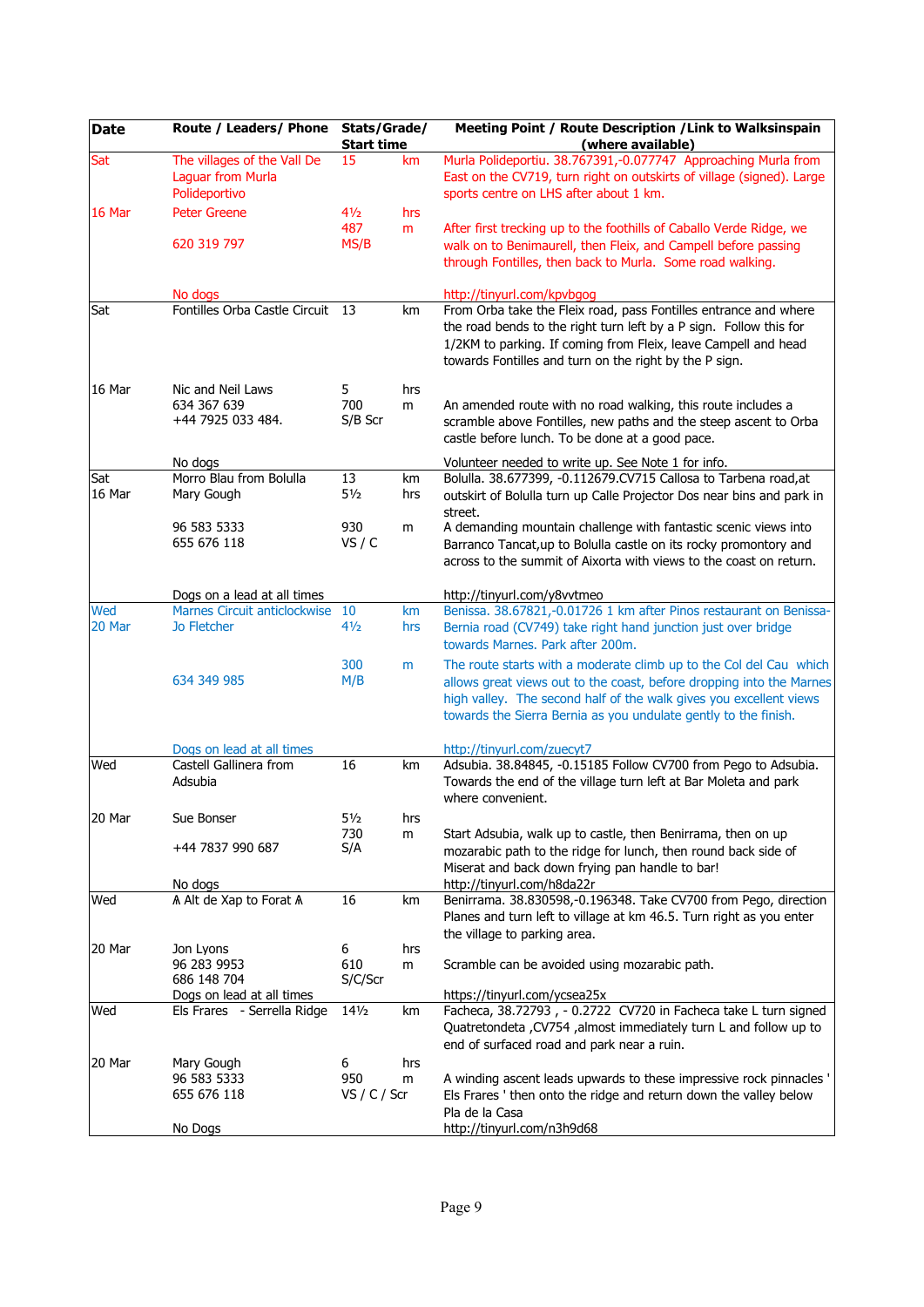| <b>Date</b> | Route / Leaders/ Phone Stats/Grade/ | <b>Start time</b> |     | Meeting Point / Route Description / Link to Walksinspain<br>(where available)                                                                                |  |
|-------------|-------------------------------------|-------------------|-----|--------------------------------------------------------------------------------------------------------------------------------------------------------------|--|
| Sat         | Montgo West. Gully                  | 9                 | km  | Jesus Pobre. 38.801992, 0.094628.Los Lagos. km 6 on CV735<br>between La Xara (near Denia) and Javea. Turn into Los Lagos, then<br>immediately left and park. |  |
| 23 Mar      | <b>Peter Christofis</b>             | 41/2              | hrs |                                                                                                                                                              |  |
|             | 606 707 064                         | 390<br>M/B        | m   | A moderate walk with a climb up the rocky gully, then easy walking<br>with views over Denia and Jesus Pobre. Rough under foot at times                       |  |
|             | Dogs on a lead at all times         |                   |     | Volunteer needed to write up. See Note 1 for info.                                                                                                           |  |
| Sat         | Font d'Olbis circuit                | 14                | km  | Tarbena 38.695027, - 0.103789 From CV715 Tarbena / Parcent                                                                                                   |  |
| 23 Mar      | Peter Greene                        | 5                 | hrs | road turn into car park                                                                                                                                      |  |
|             |                                     |                   |     | near childrens' play area in Tarbena                                                                                                                         |  |
|             |                                     | 675               | m   | A delightful walk with constantly changing scenery                                                                                                           |  |
|             | 620 319 797                         | S/B               |     | along generally easy tracks and paths with a finish                                                                                                          |  |
|             |                                     |                   |     | looking over Paso Tancat - a wonderful gorge.                                                                                                                |  |
|             | No dogs                             |                   |     | https://tinyurl.com/l6yqapm                                                                                                                                  |  |
| Sat         | Tarbena Algar valley circuit        | 191/2             | km  | Tarbena 38.695027, - 0.103789 From CV715 Tarbena / Parcent                                                                                                   |  |
|             | (Experienced Walkers Only)          |                   |     | road turn into car park                                                                                                                                      |  |
|             |                                     |                   |     | near childrens' play area in Tarbena                                                                                                                         |  |
| 23 Mar      | Mary Gough                          | $6\frac{1}{2}$    | hrs |                                                                                                                                                              |  |
|             | 96 583 5333<br>655 676 118          | 1,030<br>VS/C/X   | m   | A beautiful walk through some of the Algar valley, a long ascent<br>upto the Carrascal ridge and enjoy the impressive scenery on the                         |  |
|             |                                     |                   |     | returnroute.                                                                                                                                                 |  |
|             | Dogs on lead at all times           |                   |     | https://tinyurl.com/ya6awovm                                                                                                                                 |  |
| Wed         | Caseta del Moros                    | $8\frac{1}{2}$    | km  | Tarbena 38.695027, - 0.103789 Note different start time. From                                                                                                |  |
|             |                                     |                   |     | CV715 Tarbena / Parcent road turn into car park near childrens' play                                                                                         |  |
| 27 Mar      | <b>Pat Moss</b>                     | $\overline{4}$    | hrs | area in Tarbena                                                                                                                                              |  |
|             |                                     | 385               | m   | Easy walk with lots of stops to take in the views. Slightly rougher                                                                                          |  |
|             | 617 809 331                         | M/A               |     | ascent to summit can be missed out. Optional paella lunch. Tell                                                                                              |  |
|             |                                     |                   |     | leader at start.                                                                                                                                             |  |
|             | No dogs                             |                   |     | https://tinyurl.com/lrer37c                                                                                                                                  |  |
| Wed         | <b>Foyes Valley Extended</b>        | 13                | km  | Castell de Castells. 38.72702, -0.193832 As you enter the village                                                                                            |  |
| 27 Mar      | <b>Christine Acton</b>              | 5                 | hrs | take the second left (look for CBMW sign and/or sweeper directing                                                                                            |  |
|             | 96 648 0051                         | 450               |     | traffic) and park at the cemetery.<br>Varied walk including Castell de Castells village, Barranc de les Foies                                                |  |
|             |                                     |                   | m   | and La Llacuna refugio. Climb up from cemetery on mozarabic trail                                                                                            |  |
|             |                                     |                   |     | to LLacuna refugio and back round to Castells. PACE ON UPHILL                                                                                                |  |
|             |                                     |                   |     | SECTIONS WILL BE SLOW WITH STOPS.                                                                                                                            |  |
|             |                                     |                   |     |                                                                                                                                                              |  |
|             | 629 555 480                         | MS/B              |     |                                                                                                                                                              |  |
|             | Dogs on lead at all times           |                   |     | https://tinyurl.com/y7er2s9w                                                                                                                                 |  |
| Wed         | A Montgo Javea Summit               | 16                | km  | Denia. 38.818249,0.106527 At the entrance to the Parque Natural                                                                                              |  |
|             | from Denia A                        |                   |     | above the Ermita Pare Pere on Calle Fenas in Denia.                                                                                                          |  |
| 27 Mar      | Helen&Mike Granville                | 7                 | hrs |                                                                                                                                                              |  |
|             | 96 579 1423                         | 925               | m   | An "up and down" walk with a steady climb to the summit of                                                                                                   |  |
|             | 620 287 970                         | VS/B/Scr          |     | Montgo. 360 degree views from the top. Slight scramble from the                                                                                              |  |
|             |                                     |                   |     | top - helps to have long legs! Also helps to be sure footed with a                                                                                           |  |
|             |                                     |                   |     | head for heights.                                                                                                                                            |  |
|             | No dogs                             |                   |     | http://tinyurl.com/nxg34t4                                                                                                                                   |  |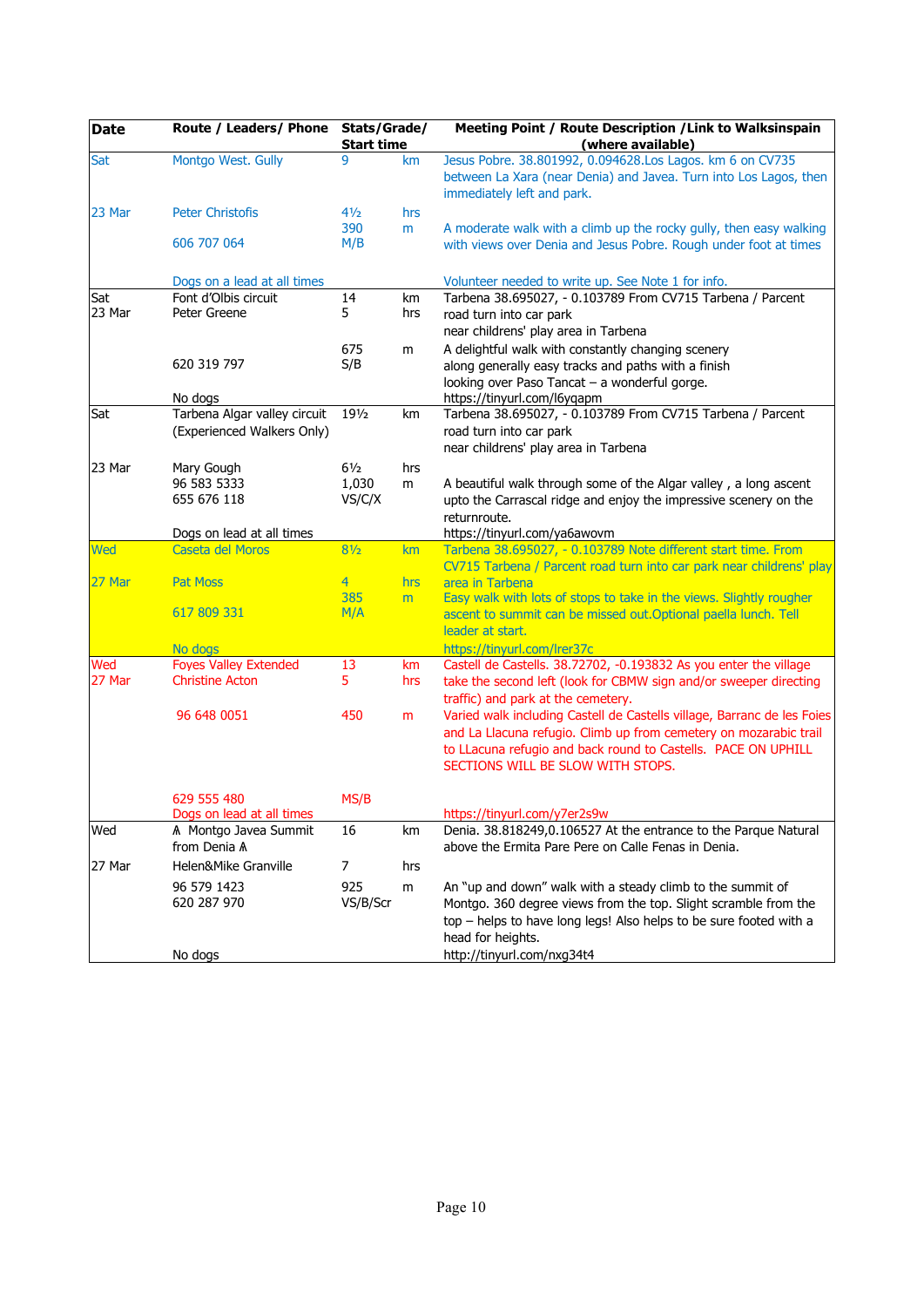| <b>Date</b>         | Route / Leaders/ Phone                                    | Stats/Grade/<br><b>Start time</b> |          | Meeting Point / Route Description / Link to Walksinspain<br>(where available)                                                                                                                                                                                                                                                                                                                                                                                                                                                                                                                                                                                                                                                                                                                                                                                                                                                                                         |
|---------------------|-----------------------------------------------------------|-----------------------------------|----------|-----------------------------------------------------------------------------------------------------------------------------------------------------------------------------------------------------------------------------------------------------------------------------------------------------------------------------------------------------------------------------------------------------------------------------------------------------------------------------------------------------------------------------------------------------------------------------------------------------------------------------------------------------------------------------------------------------------------------------------------------------------------------------------------------------------------------------------------------------------------------------------------------------------------------------------------------------------------------|
| Sat                 | Barranco del Infierno - lower 11                          |                                   | km       | Benimaurell 38.773696 -0.127234 On entering village take first right                                                                                                                                                                                                                                                                                                                                                                                                                                                                                                                                                                                                                                                                                                                                                                                                                                                                                                  |
|                     | part                                                      |                                   |          | (Blue P sign) and follow road around edge of village in the direction                                                                                                                                                                                                                                                                                                                                                                                                                                                                                                                                                                                                                                                                                                                                                                                                                                                                                                 |
| 30 Mar              | <b>Anthony Clark</b>                                      | 41/2                              | hrs      | of Alahuar Hotel. Large car park (The only one in the village) on<br>right opposite Bar / Restaurante Jalisco                                                                                                                                                                                                                                                                                                                                                                                                                                                                                                                                                                                                                                                                                                                                                                                                                                                         |
|                     | 96 584 0145                                               | 489                               | m        | Into a local "Grand" canyon, not quite as large, long or deep, but<br>grand enough and similar in that you start off high and walk down                                                                                                                                                                                                                                                                                                                                                                                                                                                                                                                                                                                                                                                                                                                                                                                                                               |
|                     | 609 655 672                                               | MS/B                              |          | low, meanwhile trying not to forget the extent of the climb back up.<br>Starting from the remote mountain village of Benimaurell, along a<br>charming, winding country lane to near Fleix and then down a<br>beautifully engineered old mozarabic path, which wsas once<br>of the country's main roads, to the usually dry bed of the Riu Ebo.<br>Becoming wilder and less frequented as you walk upstream along a<br>path and streambed into the ever-narrowing spectacular gorge of I<br>Infern, finally blocked to walkers by a series of high, narrow<br>usually dry waterfalls and pools. Then back a bit and a steep climb<br>out of the gorge up a poor path to join another mule path, which<br>takes you in easy zig, zags up 200 meters to the top of seemingly<br>unscalable cliffs. From now on easy walking to Font dels Olbi and<br>down the surfaced road to Benimaurell and the Oasis Bar or the<br>nearby new hotel.<br>https://tinyurl.com/yd4a85xv |
|                     | No dogs                                                   |                                   |          |                                                                                                                                                                                                                                                                                                                                                                                                                                                                                                                                                                                                                                                                                                                                                                                                                                                                                                                                                                       |
| Sat                 | Tormos circuit via Isbert's<br>Dam, Campell and Fontilles | 13                                | km       | Tormos. 38.799124,-0.076498 Coming from the south (Orba) on<br>the CV715 at the outskirts of the village turn L (signposted to<br>Costera del Moll) into Calle Pozo. Take the next L (Carrer Val de<br>Llaguart) and then take the 2nd turn on the RHS just after the bins.<br>Drive to the end opposite a plaza and turn L into Avenguda Joan<br>Carles I. Drive a few hundred metres along this and park in the<br>large car park on the LHS opposite the public piscina.                                                                                                                                                                                                                                                                                                                                                                                                                                                                                           |
| 30 Mar              | <b>Martin Dunkley</b>                                     | 5<br>450                          | hrs<br>m | Leave Tormos on cart track to Isbert's Dam from where we traverse                                                                                                                                                                                                                                                                                                                                                                                                                                                                                                                                                                                                                                                                                                                                                                                                                                                                                                     |
|                     | 635 113 988 or<br>+447966466175                           | MS/B                              |          | through a tunnel (torches useful), climb on a mozarabic trail to<br>Campell and then for a short while on tarmac (1km) past the camp<br>site before re-joining a mozarabic trail descending towards Fontilles.<br>There we cross the river, ascend briefly and then descend across<br>the main mountain road and shortly return to the Infierno valley<br>floor and back to Tormos.                                                                                                                                                                                                                                                                                                                                                                                                                                                                                                                                                                                   |
|                     | Dogs on lead at rear                                      |                                   |          | http://tinyurl.com/lt7e5x3                                                                                                                                                                                                                                                                                                                                                                                                                                                                                                                                                                                                                                                                                                                                                                                                                                                                                                                                            |
| Sat                 | <b>Calpe Ramble NEW WALK</b>                              | $12\frac{1}{2}$                   | km       | Calpe. 38.650258, 0.068522 Note different start time Aldi                                                                                                                                                                                                                                                                                                                                                                                                                                                                                                                                                                                                                                                                                                                                                                                                                                                                                                             |
| 30 Mar              | Jean Russell                                              | $4\frac{1}{2}$                    | hrs      | Supermarket Car Park Calle Suecia, 03710 Calpe, Alicante, Spain                                                                                                                                                                                                                                                                                                                                                                                                                                                                                                                                                                                                                                                                                                                                                                                                                                                                                                       |
|                     | 96 583 6261                                               | 150                               | m        | a varied route, taking in Calpe's salt lake, parts of the promenades,<br>Calpe woods and also includes some (hopefully dry) riverbed<br>walking. Round the lake and in the riverbeds is uneven underfoot so<br>please wear strong shoes or boots.                                                                                                                                                                                                                                                                                                                                                                                                                                                                                                                                                                                                                                                                                                                     |
|                     | 626 522 161                                               | M<br>10:30                        |          |                                                                                                                                                                                                                                                                                                                                                                                                                                                                                                                                                                                                                                                                                                                                                                                                                                                                                                                                                                       |
| <b>Wed</b><br>3 Apr | contact Martin and Veronica on social@cbmwalkers.org.     |                                   |          | Cherry Blossom Festival. A variety of walks from Benimauell with optional lunch<br>afterwards will be offered. For more information see http://bit.ly/2RCHOMt or                                                                                                                                                                                                                                                                                                                                                                                                                                                                                                                                                                                                                                                                                                                                                                                                      |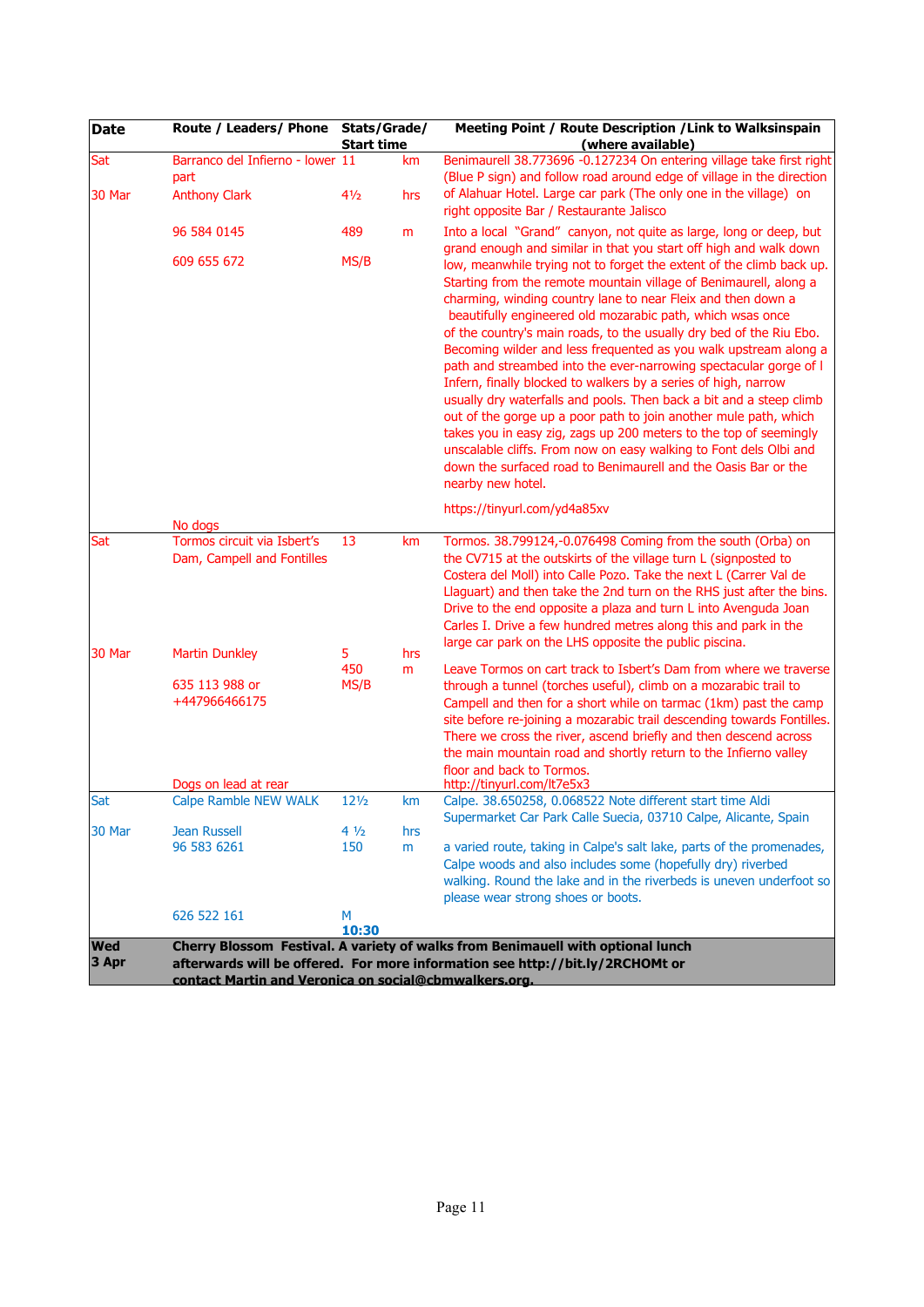| <b>Date</b> | Route / Leaders/ Phone                   | Stats/Grade/<br><b>Start time</b> |     | Meeting Point / Route Description / Link to Walksinspain<br>(where available)                                                                                                                                                                                                                                                                                                                                                                                                                                                                                                                                                                                                                                                                                                                                                             |  |  |
|-------------|------------------------------------------|-----------------------------------|-----|-------------------------------------------------------------------------------------------------------------------------------------------------------------------------------------------------------------------------------------------------------------------------------------------------------------------------------------------------------------------------------------------------------------------------------------------------------------------------------------------------------------------------------------------------------------------------------------------------------------------------------------------------------------------------------------------------------------------------------------------------------------------------------------------------------------------------------------------|--|--|
| Sat         | Tormos easy circuit via<br>Isbert's dam. | 9                                 | km  | Tormos. 38.799124,-0.076498 Coming from the south (Orba) on<br>the CV715 at the outskirts of the village turn L (signposted to                                                                                                                                                                                                                                                                                                                                                                                                                                                                                                                                                                                                                                                                                                            |  |  |
| 6 Apr       | <b>Pat Moss</b>                          | 3                                 | hrs | Costera del Moll) into Calle Pozo. Take the next L (Carrer Val de<br>Llaguart) and then take the 2nd turn on the RHS just after the bins.<br>Drive to the end opposite a plaza and turn L into Avenguda Joan<br>Carles I. Drive a few hundred metres along this and park in the                                                                                                                                                                                                                                                                                                                                                                                                                                                                                                                                                           |  |  |
|             | 617 809 331<br>Dogs on lead at rear      | 252<br>M/A                        | m   | large car park on the LHS opposite the public piscina.<br>A pleasant afternoon stroll or pre-lunch appetizer in dramatic<br>countryside.<br>http://tinyurl.com/lw9tber                                                                                                                                                                                                                                                                                                                                                                                                                                                                                                                                                                                                                                                                    |  |  |
| Sat         | Barrancos de la Canal and                | 8                                 | km  | Pego, 38.838379,-0.121313. Plaza del Metge Almela, above Pla de la                                                                                                                                                                                                                                                                                                                                                                                                                                                                                                                                                                                                                                                                                                                                                                        |  |  |
| 6 Apr       | <b>Anthony Clark</b>                     | 3                                 | hrs | Font, Paseo Cervantes Plaza.                                                                                                                                                                                                                                                                                                                                                                                                                                                                                                                                                                                                                                                                                                                                                                                                              |  |  |
|             | 96 584 0145<br>609 655 672               | 450<br>MS/B                       | m   | A good workout in remote scenery with fantastic craggy views.                                                                                                                                                                                                                                                                                                                                                                                                                                                                                                                                                                                                                                                                                                                                                                             |  |  |
| Sat         | No dogs<br>Serella castle and Aixorta    | 15                                | km  | https://tinyurl.com/y8qbhxpc<br>Castell de Castells. 38.723848, -0.194751 Take the CV720 through                                                                                                                                                                                                                                                                                                                                                                                                                                                                                                                                                                                                                                                                                                                                          |  |  |
| 6 Apr       | Jo Fletcher                              | 5                                 | hrs | Pedreguer and Parcent to reach the village of Castells. On entering<br>the village the car park is on the L at a T-jnc. Turn into calle Jose<br>Antonion and drop down a ramp into the car park.                                                                                                                                                                                                                                                                                                                                                                                                                                                                                                                                                                                                                                          |  |  |
|             | 634 349 985                              | 780<br>S/B                        | m   | A good stretch almost entirely on good tracks and paths to the<br>castle (optional scramble) and on to the flanks of Aixorta with<br>panoramic views out towards the coast.                                                                                                                                                                                                                                                                                                                                                                                                                                                                                                                                                                                                                                                               |  |  |
|             | Dogs on lead at all times                |                                   |     | http://tinyurl.com/ludtcfn                                                                                                                                                                                                                                                                                                                                                                                                                                                                                                                                                                                                                                                                                                                                                                                                                |  |  |
| <b>Wed</b>  | Senija to Lliber circuit                 | 11                                | km  | Senija. 38.727882,0.042819, Ave Cortes Valencia on new wide road                                                                                                                                                                                                                                                                                                                                                                                                                                                                                                                                                                                                                                                                                                                                                                          |  |  |
|             | excluding hidden valley                  |                                   |     | to back of Senija. From Benissa fork right at beginning of village;                                                                                                                                                                                                                                                                                                                                                                                                                                                                                                                                                                                                                                                                                                                                                                       |  |  |
| 10 Apr      | David & Teresa Brain                     | $\overline{3}$                    | hrs | from Lliber double back left at end of village and park anywhere<br>legal on wide road.                                                                                                                                                                                                                                                                                                                                                                                                                                                                                                                                                                                                                                                                                                                                                   |  |  |
|             | 96 502 0432                              | 225                               | m   | We ascend from the village and take the higher marked path to<br><b>Lliber</b><br>passing the top of the hidden valley to approach Lliber. We return                                                                                                                                                                                                                                                                                                                                                                                                                                                                                                                                                                                                                                                                                      |  |  |
|             | +44 7921 010 142                         | M/B                               |     | via the vineyards and the original drovers' trail connecting the two<br>villages. Optional restaurant lunch.                                                                                                                                                                                                                                                                                                                                                                                                                                                                                                                                                                                                                                                                                                                              |  |  |
|             | Dogs on a lead at all times              |                                   |     | Volunteer needed to write up. See Note 1 for info.                                                                                                                                                                                                                                                                                                                                                                                                                                                                                                                                                                                                                                                                                                                                                                                        |  |  |
| Wed         | <b>Two Rock Arches Circuit</b>           | 8                                 | km  | From Tarbena: Drive towards Col de Rates on the CV715 for approx                                                                                                                                                                                                                                                                                                                                                                                                                                                                                                                                                                                                                                                                                                                                                                          |  |  |
| 10 Apr      | <b>Tim Fawle</b>                         | $3\frac{1}{2}$                    | hrs | 500 meters to the crest of the road and turn left onto the CV-752.<br>Head towards Castell de Castells for approx 5.3 km. Reach an<br>unsurfaced road and walk sign on the left near the Km 7 post and<br>turn left. Drive 1.2 km. along this major unsurfaced road to a T-<br>junction with, at present, a signpost and park your car(s). This is the<br>start and finish point.                                                                                                                                                                                                                                                                                                                                                                                                                                                         |  |  |
|             |                                          | 300                               | m   | Although there is an easier way to visit the Large Rock Arch this<br>circular walk includes the Little Rock Arch and a traverse along the<br>northern slopes of Aixorta. Both arches are geological curiosities<br>and probably formed by a harder part of the roof of a cave the<br>remainder of which has fallen in. The initial ascent to the Little Arch<br>is arduous and can be mitigated by taking Variation A. To reach the<br>Little Arch pathfinding skill is useful but not essential as the ground<br>to its SW is generally passable with care. The descent to the Large<br>Arch is steep and requires care. 70% on tracks, (some muddy after<br>heavy rain) 30% on mostly rough paths. (Good boots are necessary<br>to visit the Little Arch). Gloves and snips are often useful on the<br>goat path up to the Little Arch. |  |  |
|             | 616 498 505<br>No dogs                   | MS/B                              |     | https://tinyurl.com/mtbd5la                                                                                                                                                                                                                                                                                                                                                                                                                                                                                                                                                                                                                                                                                                                                                                                                               |  |  |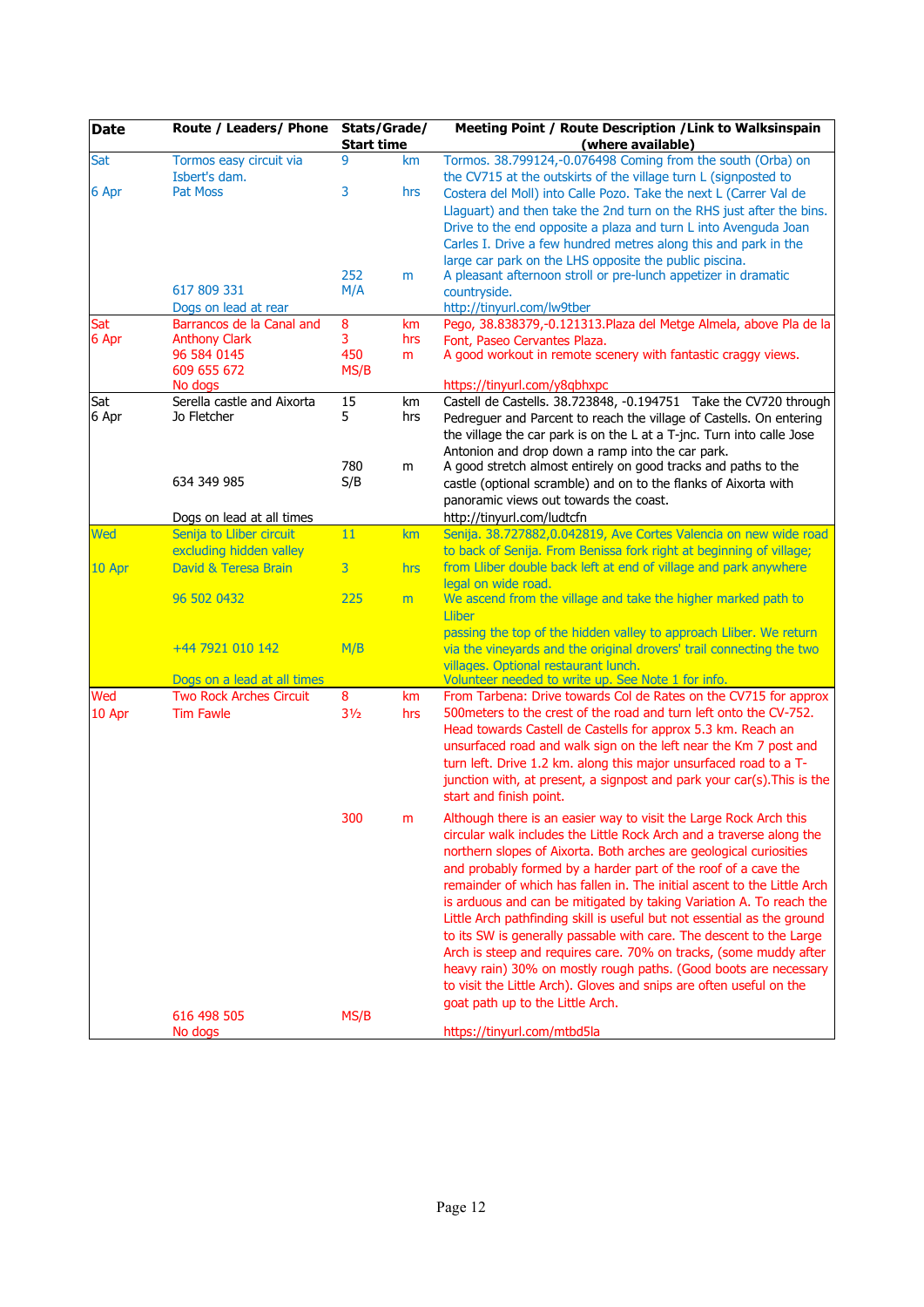| <b>Date</b>   | Route / Leaders/ Phone Stats/Grade/                                             | <b>Start time</b>            |           | Meeting Point / Route Description / Link to Walksinspain<br>(where available)                                                                                                                                                                                                                                                                                                                                                               |
|---------------|---------------------------------------------------------------------------------|------------------------------|-----------|---------------------------------------------------------------------------------------------------------------------------------------------------------------------------------------------------------------------------------------------------------------------------------------------------------------------------------------------------------------------------------------------------------------------------------------------|
| Wed           | A Col de Rates and Font<br>d'Olbis A                                            | 15                           | km        | Drive up the CV 715 uphill around zig-zags to arrive at the col de<br>rates with its restaurant on the RHS.                                                                                                                                                                                                                                                                                                                                 |
| 10 Apr        | Jon Lyons<br>96 283 9953<br>686 148 704                                         | $5\frac{1}{2}$<br>750<br>S/C | hrs<br>m  | A walk along the Carrascal ridge before exploring the Font and other<br>interesting features before an uphill finish.                                                                                                                                                                                                                                                                                                                       |
|               | No dogs                                                                         |                              |           | https://tinyurl.com/me6vdqv                                                                                                                                                                                                                                                                                                                                                                                                                 |
| Sat<br>13 Apr | Castell de Castells Circuit<br><b>Jo Fletcher</b>                               | 10<br>$3\frac{1}{2}$         | km<br>hrs | Castell de Castells. 38.723848 -0.194751. Take the CV720 from<br>Parcent and Benichembla to Castell de Castells. In the village,<br>immediately opposite Hotel Serrella (on the RHS) turn L. After 20<br>m. turn L again into Calle Jose Antontio and them almost<br>immediately L again down a ramp into the signed parking area.                                                                                                          |
|               | 634 349 985                                                                     | 387<br>M/A                   | m         | This is a walk on good tracks and paths. It starts fairly steeply uphill<br>but after that it meanders gently up to the head of the valley with<br>great views down to Castells. Our route passes Font de la Retura a<br>very pleasant spot before crossing the CV752 to reach an<br>interesting ruin which is bound to cause discussion. Although at the<br>top end of the 'M' grade after the initial climb it is easy and good<br>going. |
|               | Dogs on lead at all times                                                       |                              |           | http://tinyurl.com/kors6as                                                                                                                                                                                                                                                                                                                                                                                                                  |
| Sat           | Extended Bernia circuit Anti- 13<br>clockwise from Restaurante<br>Sierra Bernia |                              | km        | From Jalon, take the CV749 and at a T-jnc after km 11<br>where the road turns L continue ahead to pass a large<br>building (Restaurante Sierra Bernia) on your LHS and park on rough                                                                                                                                                                                                                                                        |
| 13 Apr        | Peter Greene                                                                    | 5                            | hrs       | ground just after this on the LHS. From Benissa follow the CV749<br>until after km 12 reach a T-jnc and turn L, pass the Restaurante<br>Sierra Bernia and park on the LHS.                                                                                                                                                                                                                                                                  |
|               | 620 319 797                                                                     | 620<br>S/B                   | m         | A circular route of the Bernia in an anti-clockwise direction. The<br>walk is on tracks and good paths and visits a fort and several fonts.<br>It takes in fantastic views in all directions as you circumnavigate the<br>Bernia.                                                                                                                                                                                                           |
|               | No dogs                                                                         |                              |           | https://tinyurl.com/ya5gtjh7                                                                                                                                                                                                                                                                                                                                                                                                                |
| Sat           | 5000 Steps                                                                      | 13                           | km        | Benimaurell 38.773696 -0.127234 On entering village take first right<br>(Blue P sign) and follow road around edge of village in the direction                                                                                                                                                                                                                                                                                               |
| 13 Apr        | Eric Ferguson                                                                   | $5\frac{1}{2}$               | hrs       | of Alahuar Hotel. Large car park (The only one on the village) on<br>right opposite Bar / Restaurante Jalisco                                                                                                                                                                                                                                                                                                                               |
|               | 693 754 069                                                                     | 1,030<br>VS/B                | m         | The classic mozarabic trail route with three steep descents and<br>ascents to the Rio Ebo, Barranco del Infierno and Barranco de<br>Racons.                                                                                                                                                                                                                                                                                                 |
|               | Dogs on lead at all times                                                       |                              |           | http://tinyurl.com/hgk62e4                                                                                                                                                                                                                                                                                                                                                                                                                  |
| Wed           | 5 Pueblos                                                                       | 12                           | km        | Beniali. 38.821972,-0.220006 Follow the CV700 from Pego, through                                                                                                                                                                                                                                                                                                                                                                            |
| 17 Apr        | <b>Helen&amp;Mike Granville</b>                                                 | $4\frac{1}{2}$               | hrs       | Adsubia and reach the car park (with bins) at the outskirts of the<br>village.                                                                                                                                                                                                                                                                                                                                                              |
|               | 96 579 1423                                                                     | 450                          | m         | Route takes us upwards towards the Forada ridge under the Forat                                                                                                                                                                                                                                                                                                                                                                             |
|               | 620 287 970                                                                     | MS/A                         |           | and on to visit five of the eight villages in the beautiful Vall de<br>Gallinera.                                                                                                                                                                                                                                                                                                                                                           |
|               | Dogs on lead at all times                                                       |                              |           | http://tinyurl.com/zexl3bc                                                                                                                                                                                                                                                                                                                                                                                                                  |
| Wed           | Bollula Figure of Eight                                                         | 15                           | km        | Bollula. 38.676865, -0.110600 On entering Bollula on the CV-715,<br>from Parcent turn left or Callosa turn right and cross Rui de Bollula                                                                                                                                                                                                                                                                                                   |
| 17 Apr        | Paul Elliott<br>96 557 7453<br>679 555 081<br>No dogs                           | 5<br>720<br>S/B              | hrs<br>m  | Starting in Bollula Village, all on good tracks. Takes in part of the<br>Somo Circuit<br>Volunteer needed to write up. See Note 1 for info.                                                                                                                                                                                                                                                                                                 |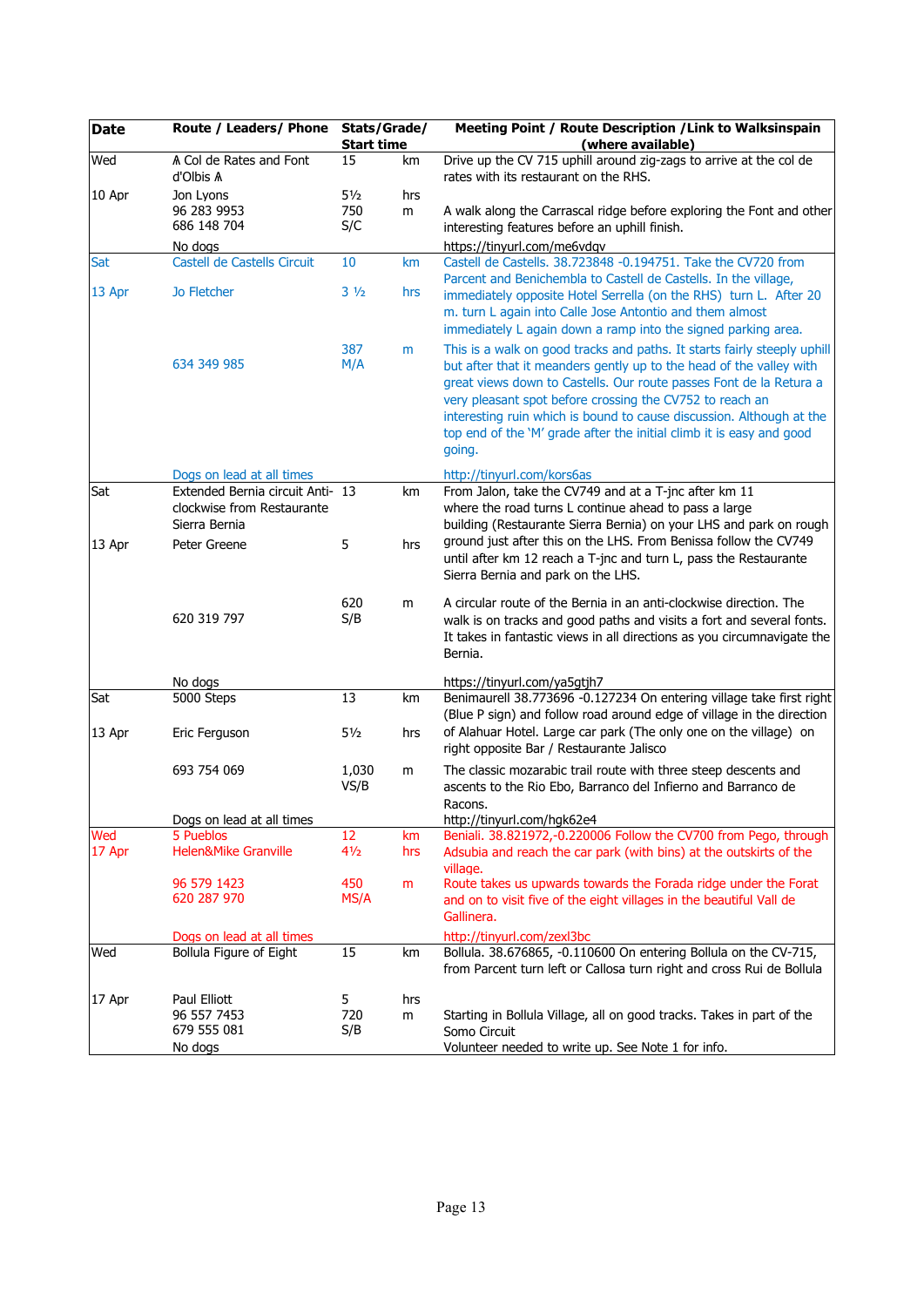| <b>Date</b>   | Route / Leaders/ Phone                         | Stats/Grade/<br><b>Start time</b> |           | Meeting Point / Route Description / Link to Walksinspain<br>(where available)                                                                                                                                                                                                                                                                                                                                                                                                      |
|---------------|------------------------------------------------|-----------------------------------|-----------|------------------------------------------------------------------------------------------------------------------------------------------------------------------------------------------------------------------------------------------------------------------------------------------------------------------------------------------------------------------------------------------------------------------------------------------------------------------------------------|
| Sat           | Alt del Ample Circuit                          | 9                                 | km        | From the N332 at approx Km. 176 take the CV750 towards Jalon,<br>pass the Restaurant La Val, (Venta la Roja on map), on RHS & keep<br>sharp lookout for the Camino Partida Cuta on LHS opposite a<br>Garden Center, Drive down Camino Cuta about 650 meters to LH<br>right angle bend and park.                                                                                                                                                                                    |
| 20 Apr        | <b>Alastair and Marina</b>                     | 4                                 | hrs       |                                                                                                                                                                                                                                                                                                                                                                                                                                                                                    |
|               | 609 936 984                                    | 380<br>M/A/Scr                    | m         | An excellent walk up the dramatic gorge of the Barranco del Cau, or<br>even the less dramatic route up the Barranco Carretes on through<br>the almond orchards of the high plain of Casas del Cau and<br>Planises. Then back along the heights of Alt de l' Ample with<br>superb all round views particularly spectacular down into the<br>Barranco del Cau. A well-engineered mule path eases the descent to<br>your cars.                                                        |
| Sat           | No dogs<br>Serra de Seldetes                   | 8                                 | km        | https://tinyurl.com/y7ezbh8s<br>Gata. 38.766947, 0.100532, Meet at the Bar Venta La Parra km                                                                                                                                                                                                                                                                                                                                                                                       |
| 20 Apr        | <b>Eric Ferguson</b>                           | 4                                 | hrs       | 187.3 on the N332, about 1km south of Gata de Gorgos, just past<br>the Repsol Garage on the right, coming from Gata.                                                                                                                                                                                                                                                                                                                                                               |
|               | 693 754 069                                    | 424<br>MS/B                       | m         | Steady climb to the trig point with good views. All done at a steady<br>pace.                                                                                                                                                                                                                                                                                                                                                                                                      |
| Sat           | Dogs on lead at all times<br>Passet del Golero | 15                                | km        | http://tinyurl.com/zdy4o5e<br>From La Nucia drive along the new road CV70 towards Benimantell                                                                                                                                                                                                                                                                                                                                                                                      |
| 20 Apr        | Colin Read                                     | 6                                 | hrs       | to the restaurant & bar of Rincon de Pepe on the RHS near Km 35<br>which is about 2 km past the house on the left with a big snail on<br>the roof'. Park in the ample car park.lease visit the bar for drinks<br>etc, before and/or after the walk                                                                                                                                                                                                                                 |
|               | 0044 7922 654 693<br>0044 7763 522 968         | 803<br>S/B                        | m         | A long circular walk crossing four high mountain passes, including<br>the descent of the mozarabic Passet del Golero. Going through a<br>wide variety of scenery, with many fine views. Visiting casa La<br>Carrasca, glimpses of the Buddhist colony and passing under the<br>impressive "Rooms of God" cliffs. Paths and tracks are mainly good,<br>though some short sections are steep and rough in places!                                                                    |
|               | Dogs on lead at all times                      | S/B                               |           | https://tinyurl.com/ybrlqytk                                                                                                                                                                                                                                                                                                                                                                                                                                                       |
| Wed<br>24 Apr | Alt de la Penya de Sella<br><b>Colin Read</b>  | $\overline{7}$<br>4               | km<br>hrs | Sella. 38.60910, -0.26920, From CV-770 at km 15.3 at eastern end<br>of Sella on hairpin, turn into minor road to car parks (signed) on<br>right in 200m. Meet here at 10am to arrange car sharing to the<br>start. Which is at "Font Pouet Alemany". From Sella follow CV-770<br>NW to km 20.2 turn right at sharp bend onto minor road (at                                                                                                                                        |
|               |                                                |                                   |           | 38.62677, -0.29878) some potholes, after 7km arrive at font<br>(limited parking). Walking starts from Font at 10.30am.                                                                                                                                                                                                                                                                                                                                                             |
|               | +44 7922 654 693<br>+44 7763 522 968           | 360<br>M/B                        | m         | This little gem of a walk is relatively easy and gives access to a<br>delightful high (1159m) summit and ridge, with spectacular 360deg<br>views. Seen from Sella the mountain's impressive bulk looks<br>daunting but, for those prepared to drive a little further the rewards<br>are well worth it! Paths & tracks are straightforward & the limestone<br>on the ridge is generally slabby and never too steep. But that said,<br>the ridge element is rugged mountain walking. |
|               | Dogs on Lead at all times                      |                                   |           | https://tinyurl.com/yavy8qal                                                                                                                                                                                                                                                                                                                                                                                                                                                       |
| Wed           | Albert's Peak Val d'Ebo                        | 10                                | km        | Vall d'Ebo. 38.80654,-0.157267 From the CV 715 -Orba to Pego                                                                                                                                                                                                                                                                                                                                                                                                                       |
| 24 Apr        | <b>Carol Harbach</b>                           | 4                                 | hrs       | road - SE of Pego take the CV712 to Vall d'Ebo. As you approach<br>Vall d'Ebo go over the bridge, straight on and park at the edge of<br>the village. (Also car park behind Bar L'Entra.)                                                                                                                                                                                                                                                                                          |
|               | 96 597 7139<br>629 283 186                     | 412<br>MS/B                       | m         | A walk mostly on good tracks and paths. Optional lunch in "Bar<br>Capri" after the walk.                                                                                                                                                                                                                                                                                                                                                                                           |
|               | No dogs                                        |                                   |           | http://tinyurl.com/l24uhy4                                                                                                                                                                                                                                                                                                                                                                                                                                                         |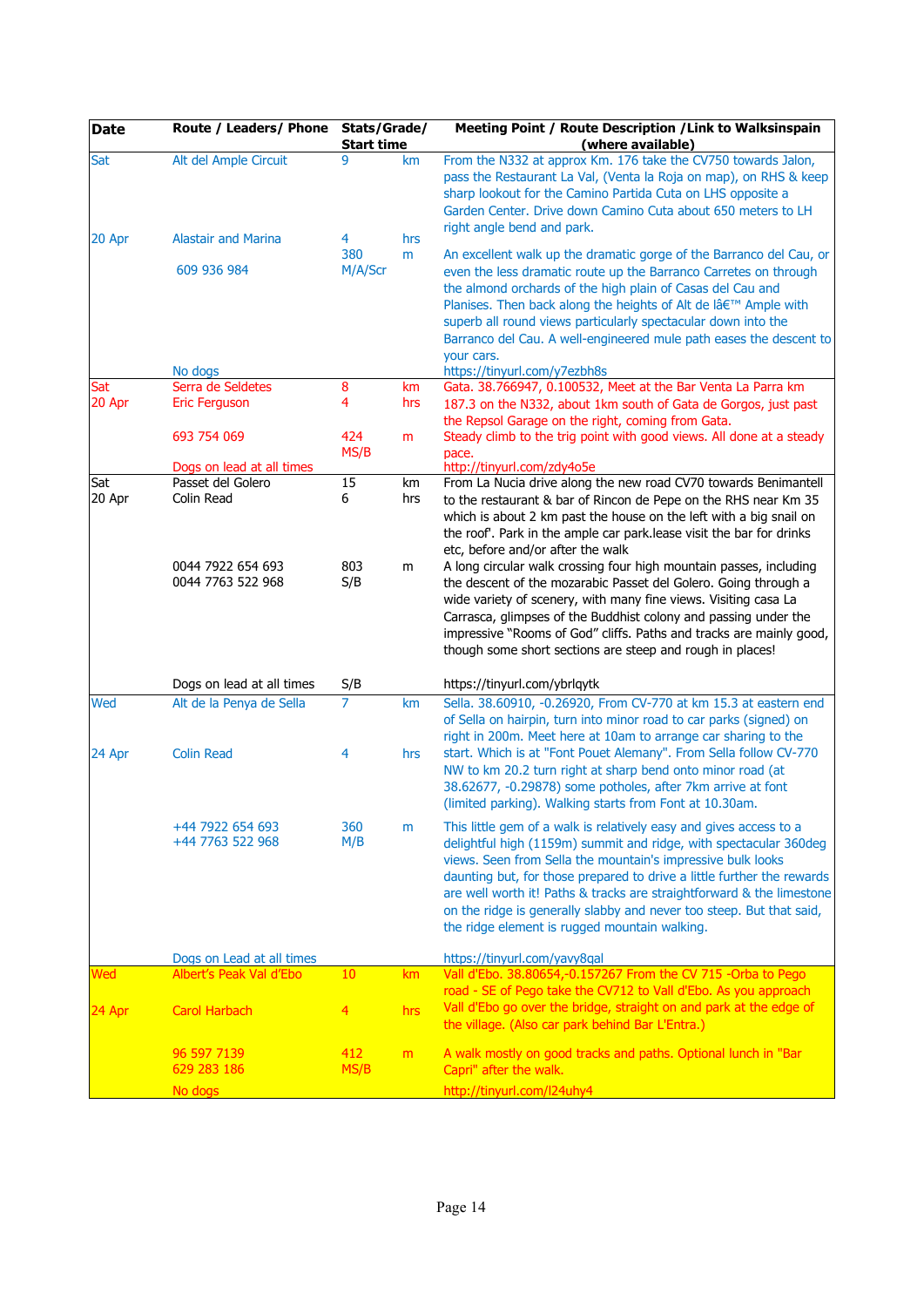| <b>Date</b>  | Route / Leaders/ Phone Stats/Grade/      | <b>Start time</b>     |           | Meeting Point / Route Description / Link to Walksinspain<br>(where available)                                                                                                                                                                                                                                                                                                                                                         |
|--------------|------------------------------------------|-----------------------|-----------|---------------------------------------------------------------------------------------------------------------------------------------------------------------------------------------------------------------------------------------------------------------------------------------------------------------------------------------------------------------------------------------------------------------------------------------|
| Wed          | A Segaria 3 Summits A                    | 15                    | km        | Beniarbeig 38.833105,-0.009495 Park Natural Segaria. From south                                                                                                                                                                                                                                                                                                                                                                       |
|              |                                          |                       |           | along Ondara by-pass take Pego/El Verger exit, follow the El Verger                                                                                                                                                                                                                                                                                                                                                                   |
| 24 Apr       | Jon Lyons                                | 5                     | hrs       | sign. Turn left at the roundabout, over the river, then left at next<br>roundabout, Orba and Beniarbeig road. After 200m turn right at<br>Partida Vinyals signed PR 415 to parque.                                                                                                                                                                                                                                                    |
|              | 96 283 9953<br>686 148 704               | 600<br>S/C            | m         | Awaiting description from leader                                                                                                                                                                                                                                                                                                                                                                                                      |
|              | Dogs on lead at all times                |                       |           | Volunteer needed to write up. See Note 1 for info.                                                                                                                                                                                                                                                                                                                                                                                    |
| Sat          | Benissa Easy Circular Walk               | 9                     | km        | Meet at the car park opposite the Mercadona supermarket on the<br>Main St, Benissa                                                                                                                                                                                                                                                                                                                                                    |
| 27 Apr       | Alastair and Marina                      | 3                     | hrs       |                                                                                                                                                                                                                                                                                                                                                                                                                                       |
|              | 609 936 984                              | 170<br>E/A            | m         | Awaiting description from leader                                                                                                                                                                                                                                                                                                                                                                                                      |
|              | Dogs on a lead at all times              |                       |           | Volunteer needed to write up. See Note 1 for info.                                                                                                                                                                                                                                                                                                                                                                                    |
| Sat          | Barranco de Calvo &<br>Barranco Malafi   | 15                    | km        | Castell de Castells. 38.769781 -0.194966. From Villa Mercedes on<br>CV700 Benichembla/Castell de Castells road turn right for 4 km and                                                                                                                                                                                                                                                                                                |
| 27 Apr       | Jon Lyons                                | 5                     | hrs       | park on right.                                                                                                                                                                                                                                                                                                                                                                                                                        |
|              | 96 283 9953<br>686 148 704               | 570<br>MS/C/Scr       | m         | Scramble up first barranco then along forestry track to airstrip and<br>old masia for lunch Then down a short barranco and down Malafi.                                                                                                                                                                                                                                                                                               |
|              | Dogs on lead at all times                |                       |           | http://tinyurl.com/mbba9tj                                                                                                                                                                                                                                                                                                                                                                                                            |
| Sat          | A Puig Campana long circuit 15           |                       | km        | Finestrat. 38.5778,-0.2086 Enter Finestrat on CV761 from La                                                                                                                                                                                                                                                                                                                                                                           |
|              | clockwise A<br>Richard and Hazel Marsden |                       |           | Marina Shopping Centre, Benidorm (Carrefour) At T junction turn<br>right onto CV 758 then after 300m take left turn to Font Molí. After                                                                                                                                                                                                                                                                                               |
| 27 Apr       |                                          | $5\frac{1}{2}$<br>790 | hrs<br>m  | Clockwise circumnavigation of Puig Campana with a lunch next to a                                                                                                                                                                                                                                                                                                                                                                     |
|              | +44 7813 039 810.                        | S/B                   |           | frog pond.                                                                                                                                                                                                                                                                                                                                                                                                                            |
|              | Dogs on lead at all times                |                       |           | https://tinyurl.com/y7uk8s37                                                                                                                                                                                                                                                                                                                                                                                                          |
| Wed          | Cim De L'Aldaia Circuit                  | 11                    | km        | Barx. Lat: 39.0111, Long: -0.2995. From Gandia on CV-675 at                                                                                                                                                                                                                                                                                                                                                                           |
| 1 May        | <b>Colin Read</b>                        | 5                     | hrs       | roundabout at eastern end of village with "BARX" sign on it. Take<br>first exit onto Carrer Pep Andres Garba & turn R immediately & R<br>again. Pass the Ajuntament De Barx office, turn R into car park.<br>Opposite the roundabout.                                                                                                                                                                                                 |
|              | +44 7922 654 693<br>+44 7763 522 968     | 450<br>MS/C           | m         | A varied route, which for the most part follows the PRCV-60. Taking<br>in Fonts, a cave, potholes, Neveretes, a summit with fine views and<br>a Botanic micro reserve. After the initial flat valley track the route<br>follows rugged mountain paths for the majority of the way, through<br>a variety of Holly oaks, Cork Oaks & other species. Note; some of<br>the route has been affected by forest fire. But it is beginning to |
|              |                                          |                       |           | regenerate!                                                                                                                                                                                                                                                                                                                                                                                                                           |
|              | Dogs on Lead at all times<br>West Aitana |                       |           | Not yet available                                                                                                                                                                                                                                                                                                                                                                                                                     |
| Wed<br>1 May | Mary Gough                               | 16<br>$5\frac{1}{2}$  | km<br>hrs | Benifato.38.657767,-0.241871. Partagat picnic area. Take<br>Guadalest-Alcoy road. After Benimantell near to km 28, take road<br>signed to Benifató. Go to edge of village where the village name<br>sign "Benifató" is and turn right. There is a sign Fuente Partagat on<br>the wall. Follow this road to the fuente $- a 10$ minute steep climb.<br>Car shuttle.                                                                    |
|              | 96 583 5333                              | 830                   | m         | An intriguing walk under the craggy slopes of Aitana via several                                                                                                                                                                                                                                                                                                                                                                      |
|              | 655 676 118                              | S/B/Scr               |           | fonts, up an interesting rocky ramp and along its ridge before                                                                                                                                                                                                                                                                                                                                                                        |
|              | Dogs on lead at all times                |                       |           | returning with fantastic views from the highest summit in the area.<br>http://tinyurl.com/n4b2ahc                                                                                                                                                                                                                                                                                                                                     |
| Sat          | <b>Buddhist Colony Circuit from 13</b>   |                       | km        | From La Nucia drive along the new CV70 road towards Guadalest                                                                                                                                                                                                                                                                                                                                                                         |
|              | Almaseras-extended                       |                       |           | and Benimantell. Go to the KM38 sign and continue for a further 0.7                                                                                                                                                                                                                                                                                                                                                                   |
| 4 May        | <b>Anthony Clark</b>                     | 5                     | hrs       | km and turn off sharp L up a concrete surfaced road (Note: Road is<br>in good repair â€" only first 20 mtrs a little rough). Drive approx 2.7<br>kms to the junction with a track going up right with chain across.<br>This is the start and end point. Parking for 3 cars, more on verges<br>down the road.                                                                                                                          |
|              | 96 584 0145                              | 550                   | m         | Energetic walk through Contador, Buddhist colony, and around                                                                                                                                                                                                                                                                                                                                                                          |
|              | 609 655 672                              | M/A                   |           | Sanxet, all on good paths and tracks.                                                                                                                                                                                                                                                                                                                                                                                                 |
|              | No dogs                                  |                       |           | https://tinyurl.com/y7qnt2xg                                                                                                                                                                                                                                                                                                                                                                                                          |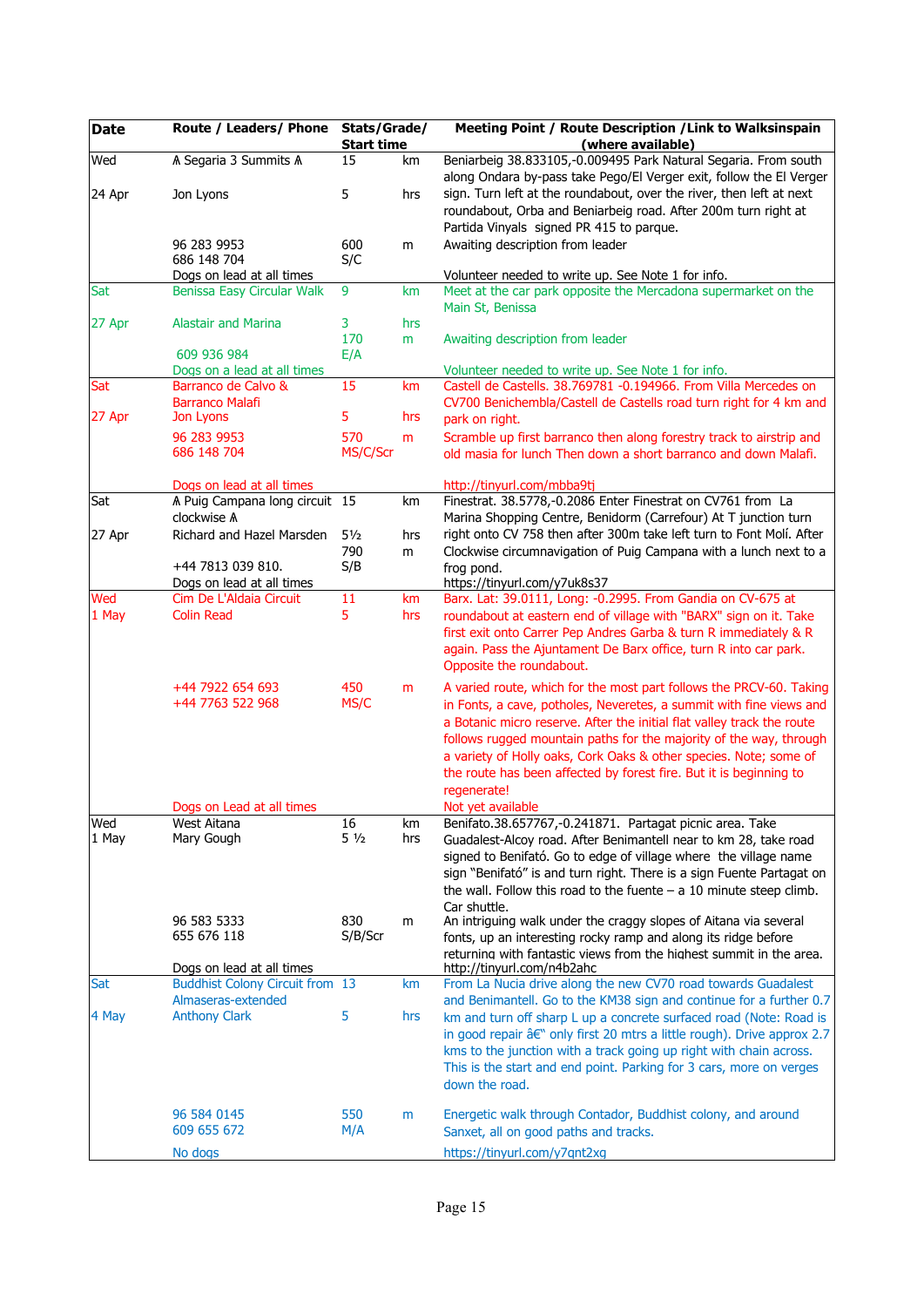| <b>Date</b> | Route / Leaders/ Phone Stats/Grade/ | <b>Start time</b> |     | Meeting Point / Route Description / Link to Walksinspain<br>(where available)                                                               |
|-------------|-------------------------------------|-------------------|-----|---------------------------------------------------------------------------------------------------------------------------------------------|
| Sat         | <b>Trasero del Caballo</b>          | $11\frac{1}{2}$   | km  | Benichembla. 38.750579,-0.158159. Bridge at km 30 past                                                                                      |
| 4 May       | <b>Ann Price</b>                    | 5                 | hrs | Benichembla on Castell de Castells road CV720.                                                                                              |
|             | <b>Angie Elliott</b>                |                   |     |                                                                                                                                             |
|             |                                     | 400               | m   | Ascend through Barranco Segues, over Col de Garga and return via                                                                            |
|             | Ann 646 716 303                     | MS/C/Scr          |     | mix of mozarabic trails and interesting river bed. Can be scratchy                                                                          |
|             | Angie 646 930 990                   |                   |     | and some scrambling.                                                                                                                        |
|             | No dogs                             |                   |     | http://tinyurl.com/jo9cxvg                                                                                                                  |
| Sat         | Planises circuit from Maserof 15    |                   | km  | Jalon. 38.708034, -0.040419 From Jalon find the CV749 and follow<br>this steadily uphill around all of its twists and turns to pass a large |
| 4 May       | <b>Mary Gough</b>                   | 5                 | hrs | restaurant on the LHS and soon after some gravel parking on the                                                                             |
|             |                                     |                   |     | RHS beside the 6km marker.                                                                                                                  |
|             | 96 583 5333                         | 460               | m   | A delightful round of the hills leading up to the Bernia with excellent                                                                     |
|             | 655 676 118                         | MS/B              |     | views all around and down to the coast. Difficult later stage down a                                                                        |
|             |                                     |                   |     | rocky slope and up a barranco with uphill finish back to the car.                                                                           |
|             | Dogs on lead at all times           |                   |     | http://tinyurl.com/l8m9kye                                                                                                                  |
| Wed         | North and South of Alcala de 13     |                   | km  | Alcala de la Jovada. 38.79408, -0.25385 From the Orba to Pego                                                                               |
|             | la Jovada                           |                   |     | road near Pego take the CV712 signed to Vall d'Ebo. Continue past                                                                           |
| 8 May       | Allan Green                         | 4                 | hrs | Vall d'Ebo to Alcada de la Jovada and park on edge of village near                                                                          |
|             |                                     |                   |     | the swimming pool.                                                                                                                          |
|             | 692 271 227                         | 350               | m   | A lovely walk over wide tracks, a short section of road and marked                                                                          |
|             |                                     | M/B               |     | paths. The walk visits a nevera, a landing strip and the interesting                                                                        |
|             |                                     |                   |     | ruins of Adzubieta - a deserted moorish village                                                                                             |
|             | No dogs                             |                   |     | https://tinyurl.com/yar7kl6c                                                                                                                |
| Wed         | Lloma Larga (not the ridge)         | 14                | km  | Benissa. 38.67821,-0.01726 1 km after Pinos restaurant on Benissa-                                                                          |
|             | and Serra de la Venta circuit       |                   |     | Bernia road (CV749) take right hand junction just over bridge                                                                               |
|             | from Pinos                          |                   |     | towards Marnes, Park after 200m.                                                                                                            |
| 8 May       | <b>Sue Bonser</b>                   | 5<br>525          | hrs |                                                                                                                                             |
|             | +44 7837 990 687                    | <b>MS</b>         | m   | A walk on the flanks of the hills around the Marnes Valley. 90%<br>wide track and good single track giving opportunity for lovely views     |
|             |                                     |                   |     | throughout the route.                                                                                                                       |
|             | No dogs                             |                   |     | https://tinyurl.com/ycjly7o3                                                                                                                |
| Wed         | Alcada de la Jovada via             | 15                | km  | Benissiva. 38.819540,-0.225273. Park behind Co-op in Benissiva (on                                                                          |
|             | Forada ridge - the easier           |                   |     | right just as you enter the village) CV700 km 53.5 Pego to Planes                                                                           |
|             | route                               |                   |     | road.                                                                                                                                       |
| 8 May       | David Harbach                       | 5                 | hrs |                                                                                                                                             |
|             |                                     | 650               | m   | Two different mozarabic paths to and from the ridge - very                                                                                  |
|             | 608 304 342                         | S/B               |     | impressive. Route over quiet roads, tracks and paths. You visit an                                                                          |
|             |                                     |                   |     | impressive nevera (ice house), a cave house on the ridge and the                                                                            |
|             |                                     |                   |     | Forat (stone arch). Wonderful views of the Vall de Gallinera.                                                                               |
|             | Dogs on a lead at all times         |                   |     | http://tinyurl.com/y8w32den                                                                                                                 |
| Sat         | Jesus Pobre Circuit of              | 9                 | km  | Jesus Pobre 38.798242, 0.083991 From CV738 at edge of village,                                                                              |
|             | Antiquity                           |                   |     | turn into C' Pare Pere opposite buildings of Sabadell Solbank.                                                                              |
| 11 May      | <b>Colin Read</b>                   | 4                 | hrs | Continue into C' Major, turn 1st L into C' Atmetllers, L at junction                                                                        |
|             |                                     |                   |     | into C' Pinaret. Park on road or gravel car park on R.                                                                                      |
|             | 0044 7922 654 693                   | 210               | m   | Mostly paths & tracks, through attractive countryside, via several                                                                          |
|             | 0044 7763 522 968                   | M/C               |     | locations of antiquarian interest. With short steep ascents to the                                                                          |
|             |                                     |                   |     | Molins & up slopes below Coll de Pous. The descent from the Molins                                                                          |
|             |                                     |                   |     | via new paths is steep, with awkward steps down bancals, over                                                                               |
|             |                                     |                   |     | rough & sometimes scratchy terrain. Good level of agility required!                                                                         |
|             | Dogs on a lead at all times         |                   |     | https://tinyurl.com/y79e53xy                                                                                                                |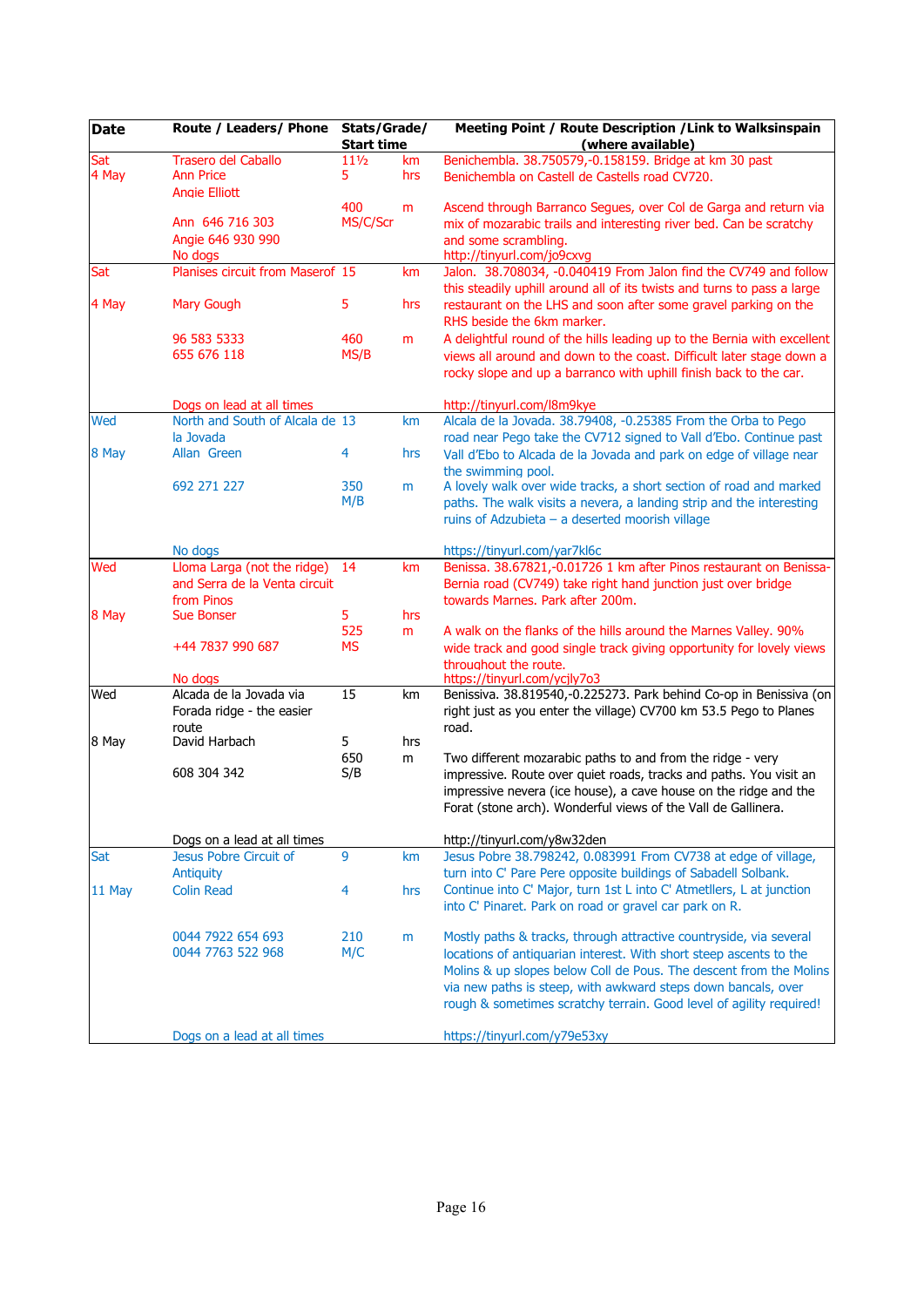| <b>Date</b> | Route / Leaders/ Phone            | Stats/Grade/<br><b>Start time</b> |     | Meeting Point / Route Description / Link to Walksinspain<br>(where available)                                                               |
|-------------|-----------------------------------|-----------------------------------|-----|---------------------------------------------------------------------------------------------------------------------------------------------|
| Sat         | Montnegre circuit from Vall       | 13                                | km  | Vall d'Ebo. 38.80654,-0.157267 From the CV 715 -Orba to Pego                                                                                |
|             | d'Ebo                             |                                   |     | road - SE of Pego take the CV712 to Vall d'Ebo. As you approach                                                                             |
| 11 May      | <b>Rob &amp; Pauline Chalmers</b> | 5                                 | hrs | Vall d'Ebo go over the bridge, straight on and park at the edge of                                                                          |
|             |                                   |                                   |     | the village. (Also car park behind Bar L'Entra.)                                                                                            |
|             | 96 502 0712                       | 560                               | m   | A walk around the Montnegre NE of the village of Vall d'Ebo. The                                                                            |
|             | 645 082 381                       | MS/B                              |     | route initially follows the river before climbing out of the valley on                                                                      |
|             |                                   |                                   |     | indistinct Mozarabic paths. It then uses better paths and tracks to                                                                         |
|             |                                   |                                   |     | circumnavigate the Montnegre feature. You will experience                                                                                   |
|             |                                   |                                   |     | wonderful views down to the coast and into the Pego valley before<br>returning past the donkey sanctuary and back down good paths to        |
|             |                                   |                                   |     | Vall d' Ebo.                                                                                                                                |
|             | Dogs on lead at all times         |                                   |     | http://tinyurl.com/kt6slu9                                                                                                                  |
| Wed         | Les Moletes from Adsubia          | 9                                 | km  | Adsubia 38.84845, -0.15185 Note different start time. Follow CV                                                                             |
| 15 May      | Joan and Fergus Fitzpatrick 3     |                                   |     | 700 from Pego to Adsubia. Towards the end of the village turn left                                                                          |
|             |                                   |                                   | hrs | at Bar Moleta and park where convenient.                                                                                                    |
|             | Joan 678 937258                   | 260                               | m   | The full ascent is at the beginning of this walk taking 30 minutes.                                                                         |
|             | Fergus 687 618172                 | M/B                               |     | Then meandering downwards towards the outskirts of Pego and                                                                                 |
|             |                                   |                                   |     | returning to Adsubia via terraced orange groves. 80% of this walk is                                                                        |
|             |                                   |                                   |     | on quiet country roads. Note later start time.                                                                                              |
|             | Dogs on Lead at all times         | 10:30                             |     | <b>No</b>                                                                                                                                   |
| Wed         | Sella - Relleu Circuit            | 10 <sub>2</sub>                   | km  | Sella. 38.608800, -0.269600. Approaching Sella by the CV770, from                                                                           |
|             |                                   |                                   |     | the south cross the bridge and continue up to the edge of the                                                                               |
| 15 May      | <b>Colin Read</b>                 | 4                                 | hrs | village, turn right onto a side road to car parks (signed) on the right<br>in about 200metres. From the north drive through the village and |
|             |                                   |                                   |     | just as you leave it turn left onto the side road as described above,                                                                       |
|             |                                   |                                   |     | to car parks on the right.                                                                                                                  |
|             |                                   | 440                               | m   | Expect a bancale or two, but the views are worth it!                                                                                        |
|             | 0044 7922 654693.                 | MS/B                              |     |                                                                                                                                             |
|             | Dogs on lead at all times         |                                   |     | http://tinyurl.com/j2umdyo                                                                                                                  |
| Wed         | Morro de la Ventolana             | 16                                | km  | Jalon. 38.727445, -0.018527. Take the Jalon to Bernia road, the                                                                             |
| 15 May      | Paul Elliott                      | $5\frac{1}{2}$                    | hrs | CV749 and at approx. 2km, park on the left. Take care coming from<br>Jalon because you will need to cross the road on a bend.               |
|             |                                   |                                   |     |                                                                                                                                             |
|             | 96 557 7453                       | 600                               | m   | The first part of the walk is on Mozarabic paths, part of the dead                                                                          |
|             | 679 555 081                       | S/B                               |     | dog walk, then on towards Planisses area for lunch. Continuing                                                                              |
|             |                                   |                                   |     | towards el Masserof, then onto rear of restaurant Verde Vent,                                                                               |
|             |                                   |                                   |     | completed by walking down the Barranc de la Cova on a good<br>track. Note that this walk is at the top end of MS, but in the                |
|             |                                   |                                   |     | bracket as S as a precaution.                                                                                                               |
|             | No dogs                           |                                   |     | Volunteer needed to write up. See Note 1 for info.                                                                                          |
| Sat         | Around Solana del Garrofer        | 12                                | km  | Vall d'Ebo. 38.80654,-0.157267 From the CV 715 -Orba to Pego                                                                                |
|             | from Vall d'Ebo                   |                                   |     | road - SE of Pego take the CV712 to Vall d'Ebo. As you approach                                                                             |
| 18 May      | <b>Rob &amp; Pauline Chalmers</b> | 5                                 | hrs | Vall d'Ebo go over the bridge, straight on and park at the edge of                                                                          |
|             |                                   |                                   |     | the village. (Also car park behind Bar L'Entra.)                                                                                            |
|             | 96 502 0712                       | 400                               | m   | An interesting circular walk on tracks marked paths and some quiet                                                                          |
|             | 645 082 381                       | MS/B                              |     | country roads, all with nice views.                                                                                                         |
|             | Dogs on lead at all times         |                                   |     | http://tinyurl.com/n8278xv                                                                                                                  |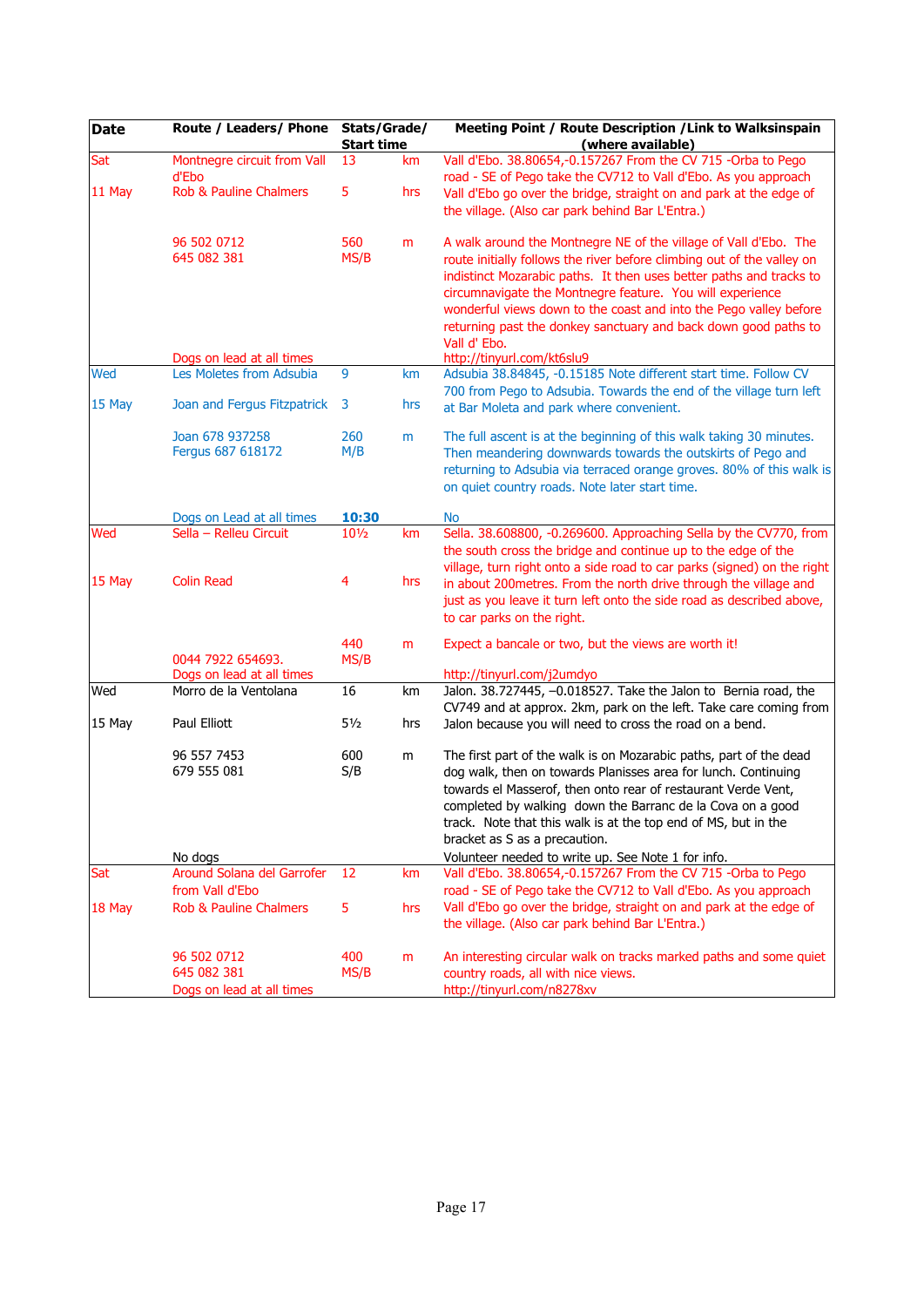| <b>Date</b> | Route / Leaders/ Phone                                       | Stats/Grade/<br><b>Start time</b> |           | Meeting Point / Route Description / Link to Walksinspain<br>(where available)                                                                                                                                                                                                                                                                                                                                                                                        |
|-------------|--------------------------------------------------------------|-----------------------------------|-----------|----------------------------------------------------------------------------------------------------------------------------------------------------------------------------------------------------------------------------------------------------------------------------------------------------------------------------------------------------------------------------------------------------------------------------------------------------------------------|
| Sat         | Albir to Benidorm beach via<br>Sierra Helada                 | 13                                | km        | Albir. 38.5709, -0.0698. Note different start time. Park in car park<br>behind "Consum" supermarket in centre of Albir on right-hand side                                                                                                                                                                                                                                                                                                                            |
| $18$ May    | <b>Richard and Hazel Marsden</b>                             | $4\frac{1}{2}$                    | hrs       | of road from N332 (McDonald's crossing) and the beach. After<br>parking cross the road in front of Consum and meet at the cafe<br>Malibu where the coffee is good.                                                                                                                                                                                                                                                                                                   |
|             | $+44$ 7813 039 810.                                          | 600<br>S/B/Scr                    | m         | Stiff climb out of Albir then undulations to Benidorm with stunning<br>views. One descent is steep and scrambly. There will be banana and<br>photo stops but no lunch break. At Benidorm we will walk along the<br>beach for a short distance (bring a towel if you want to paddle)<br>before ducking into restaurant "Tamboril" for a "top value" menu<br>del dia. Why should the easy walks have all the fun? The number 10<br>bus will carry us back to the cars. |
|             | No dogs                                                      | 09:30                             |           | Volunteer needed to write up. See Note 1 for info.                                                                                                                                                                                                                                                                                                                                                                                                                   |
| Wed         | <b>Albir Lighthouse</b>                                      | 5                                 | km        | Albir 38.567873, -0.062941Lighthouse Car Park. Note different start                                                                                                                                                                                                                                                                                                                                                                                                  |
|             |                                                              |                                   |           | time. From N332 Mc Donald's follow main road to sea front, Albir;                                                                                                                                                                                                                                                                                                                                                                                                    |
| $22$ May    | David & Teresa Brain                                         | $2\frac{1}{4}$                    | hrs       | turn R, before beach sign, up narrow road to car park.                                                                                                                                                                                                                                                                                                                                                                                                               |
|             | 96 502 0432                                                  | 150                               | m         | We stroll though Sierra Helada National Park to the lighthouse and                                                                                                                                                                                                                                                                                                                                                                                                   |
|             | +44 7921 010 142                                             | E/A                               |           | return, optional climb down to Ochre Mines . Optional lunch at end                                                                                                                                                                                                                                                                                                                                                                                                   |
|             |                                                              |                                   |           | of walk.                                                                                                                                                                                                                                                                                                                                                                                                                                                             |
| Wed         | No dogs<br><b>Tollos Circuit</b>                             | 11:00<br>13                       |           | Volunteer needed to write up. See Note 1 for info.<br>Tollos. 38.755355 -0.274124. Take the CV720 through Castell de                                                                                                                                                                                                                                                                                                                                                 |
| 22 May      | <b>Carol Harbach</b>                                         | 5                                 | km<br>hrs | Castells and past Famorca, Facheca and soon afterwards there is a                                                                                                                                                                                                                                                                                                                                                                                                    |
|             |                                                              |                                   |           | turn to the right to the village of Tollos. Take this and just before<br>reaching the village park on the right in the car park behind a small<br>recreation area.                                                                                                                                                                                                                                                                                                   |
|             | 96 597 7139<br>629 283 186<br>No dogs                        | 300<br>MS/B                       | m         | Varied walk almost all on forestry tracks with short riverbed stretch<br>and one mozarabic path. Taken at a moderate pace.<br>http://tinyurl.com/ko7bcmf                                                                                                                                                                                                                                                                                                             |
| Sat         | Lliber Wander.                                               | $\overline{7}$                    | km        | Lliber. 38.74458, 0.018779. Note different start time. Val de Pop                                                                                                                                                                                                                                                                                                                                                                                                    |
|             |                                                              |                                   |           | restaurant, km 8.35, CV 748, Lliber to Gata road. (from Lliber drive<br>towards Senija, CV 745, and as you leave Lliber take the left turning                                                                                                                                                                                                                                                                                                                        |
| 25 May      | Angela Colgate                                               | 2 <sub>1/2</sub>                  | hrs       | CV 748 towards Gata, at Km 8.35, about 1 Km, the restaurant is<br>signposted to the left by the post boxes and basuras, the large<br>restaurant car park is 100m along this road on the left)                                                                                                                                                                                                                                                                        |
|             | 96 640 4192                                                  | 100                               | m         | A gentle paced walk through the woods to the river bed and return                                                                                                                                                                                                                                                                                                                                                                                                    |
|             | 652 596 973                                                  | E                                 |           | back through Lliber to Val Del Pop restaurant. Good paths, tracks<br>and road.                                                                                                                                                                                                                                                                                                                                                                                       |
|             | Dogs on lead at all times                                    |                                   |           | http://tinyurl.com/gnqm68a                                                                                                                                                                                                                                                                                                                                                                                                                                           |
| <b>Sat</b>  | Jalon Parcent circuit (A) via 151/2<br>col de rates extended |                                   | <b>km</b> | Jalon 38.734862, -0.010401 In Jalon take the cemetery road that<br>runs between the petrol station and the Ferreteria, Cami del                                                                                                                                                                                                                                                                                                                                      |
| 25 May      | <b>Martin Dunkley</b>                                        | $5\frac{1}{2}$                    | hrs       | Cementeri. The parking is a few hundred metres along this road on                                                                                                                                                                                                                                                                                                                                                                                                    |
|             |                                                              | 450                               | m         | the RHS.<br>Route mainly on tracks, some country roads, and mainly marked                                                                                                                                                                                                                                                                                                                                                                                            |
|             | 635 113 988 or                                               | MS/B                              |           | paths. Magnificent views from the col and a wonderful return when                                                                                                                                                                                                                                                                                                                                                                                                    |
|             | +447966466175                                                |                                   |           | the almond blossom is in bloom.                                                                                                                                                                                                                                                                                                                                                                                                                                      |
|             | No dogs                                                      |                                   |           | http://tinyurl.com/m57p488                                                                                                                                                                                                                                                                                                                                                                                                                                           |
| Sat         | Barranco de la Canal<br>extended and clockwise               | 15                                | km        | Pego, 38.838379,-0.121313. Plaza del Metge Almela, above Pla de la<br>Font, Paseo Cervantes Plaza.                                                                                                                                                                                                                                                                                                                                                                   |
| 25 May      | Rob & Pauline Chalmers<br>96 502 0712<br>645 082 381         | $5\frac{1}{2}$<br>630<br>S/B      | hrs<br>m  | An interesting walk on marked tracks and paths Lovely views.                                                                                                                                                                                                                                                                                                                                                                                                         |
|             | No dogs                                                      |                                   |           | https://tinyurl.com/y9mgcb5s                                                                                                                                                                                                                                                                                                                                                                                                                                         |